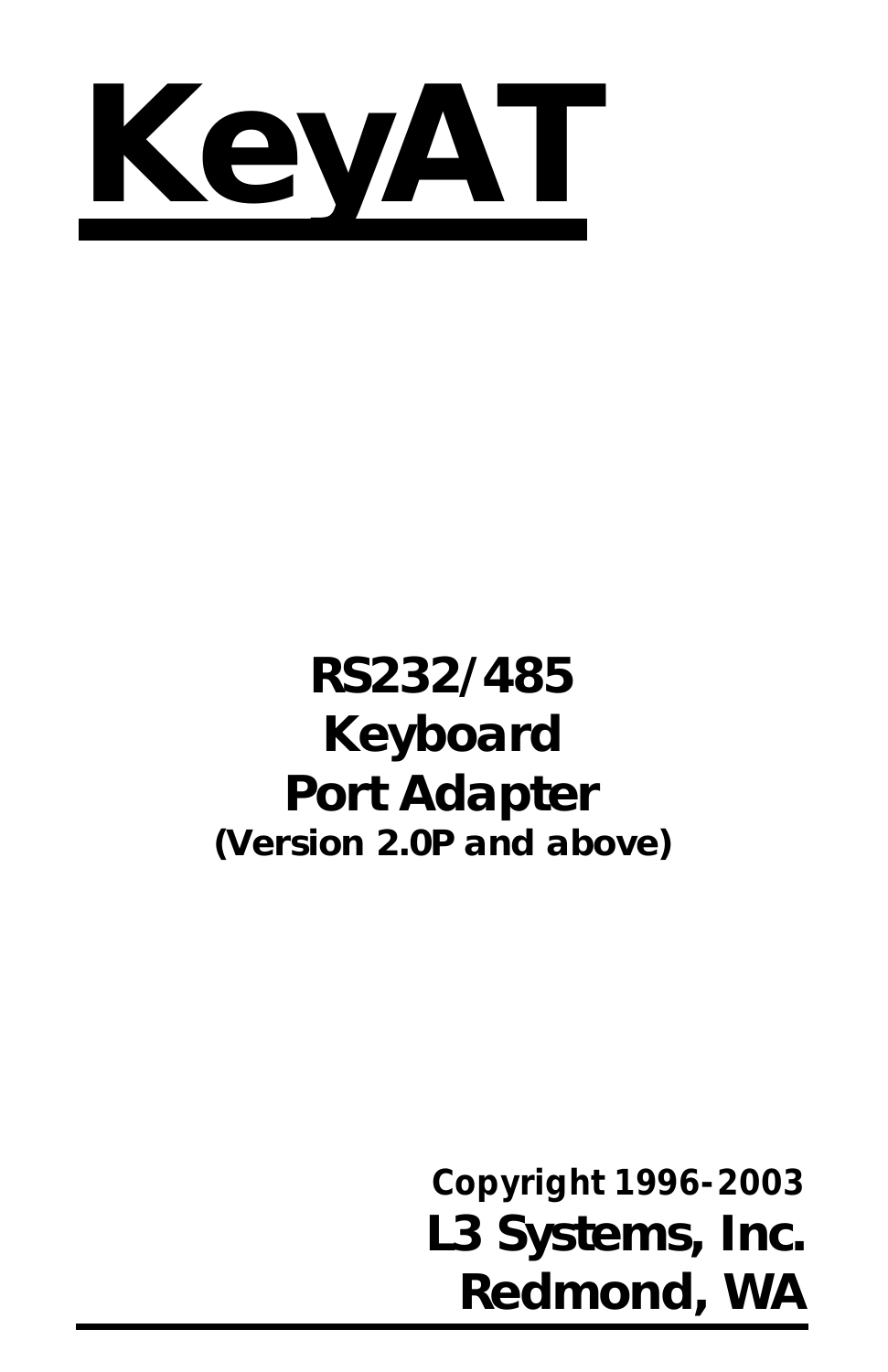# **Quick Reference**

| <b>Description</b>       | Cmd                                                  | <b>Notes</b>                                                   |
|--------------------------|------------------------------------------------------|----------------------------------------------------------------|
| ASCII transfer*          | ~A                                                   | Negates binary transfer (~B)                                   |
| <b>Binary transfer</b>   | ~B                                                   | Use only with ~K or ~S                                         |
| Set to character mode*   | ~C                                                   | Send ASCII chars                                               |
| ASCII hex mode           | ~H                                                   | Send Hex ASCII chars                                           |
| Keyboard code mode       | ~K                                                   | Send direct key codes                                          |
| DOS scan code mode       | $\sim$ S                                             | Send DOS scan codes                                            |
| Reset/Enable<br>Commands | $\sim$ $\sim$ $\sim$ $\sim$ $\sim$<br>$\sim\sim\sim$ | 10 ~ does reset if commands on, if<br>not, it enables commands |
| <b>Turn off Commands</b> | -@                                                   | Turn off commands (~anything)                                  |
| Send scan code           | $\sim$ :nn                                           | Sends scan code nn                                             |
| Scan code Key down       | $-+nn$                                               | Sends key down, scan code nn                                   |
| Scan code key up         | ~-nn                                                 | Sends key up, scan code nn                                     |
| Immediate turn around    | ~1                                                   | Data interpreted as received, non-<br>addressed mode only      |
| Line turn around*        | ~L                                                   | Data buffered until enter or <cr></cr>                         |
| Monitor ON               | $-M$                                                 | Monitor keyboard, key codes                                    |
| Qwerty Monitor ON        | ~Q                                                   | Monitor keyboard, ASCII                                        |
| Monitor off*             | $-N$                                                 | Turn off keyboard monitoring                                   |
| Display ON/OFF LEDs      | ~Dnn                                                 | Sets keyboard LED status to nn                                 |
| Transfer to keyboard     | ~Xnn                                                 | Sends nn to keyboard                                           |
| Status request           | $-?$                                                 | Response = AA-EELLDBTM                                         |
| Sleep                    | ~Znn                                                 | Sleeps nn seconds                                              |
| Set turnaround delay     | ~Pnn                                                 | Sets turnaround to nn milli-sec                                |
| Send CR mode             | ~F                                                   | Sends <cr> through</cr>                                        |
| Re-assign ASCII code     | ~Gaaxx                                               | Sets char aa to use scan code xx                               |
| Re-map ASCII Chars       | $~\sim$ Raa112<br>2b1122                             | Re-maps ASCII characters aa and<br>bb as 1122                  |
| **Test Mode              | ~T                                                   | KeyAT test                                                     |
| <b>EEPROM Read</b>       | $\neg$ ERnn                                          | Read EEPROM string #nn                                         |
| <b>EEPROM Write</b>      | $-EWnn$                                              | Write EEPROM string #nn                                        |
| <b>EEPROM Execute</b>    | $\neg$ EEnn                                          | Execute EEPROM string #nn                                      |

 **\*default setting \*\*Available only with KeyAT-2 with EEPROM**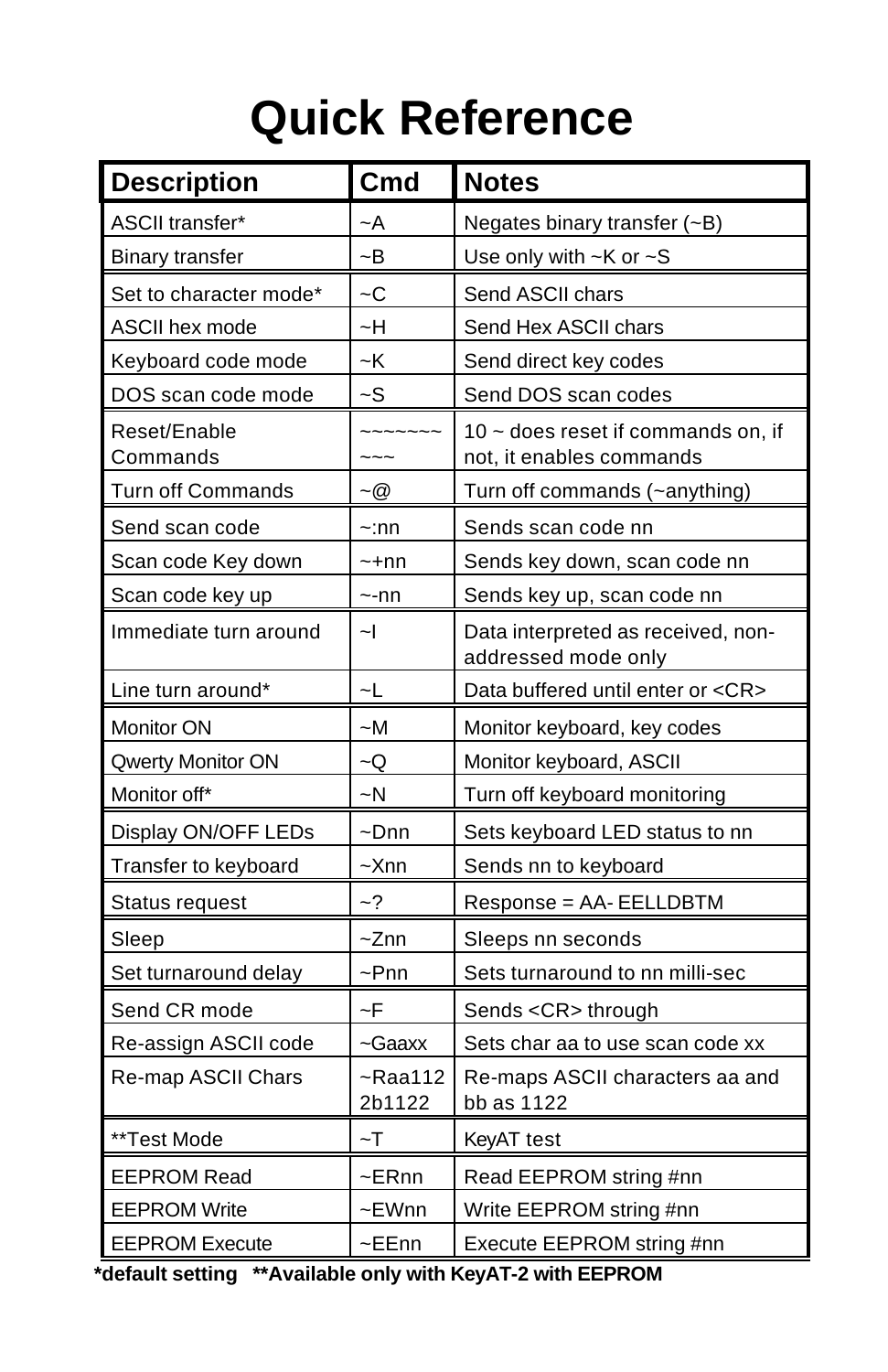

NOTE: LED Solid=Keyboard activity, Blinking=RS-232/485 Activity

*Copyright 1996-2003* **L3 Systems, Inc. Redmond, WA**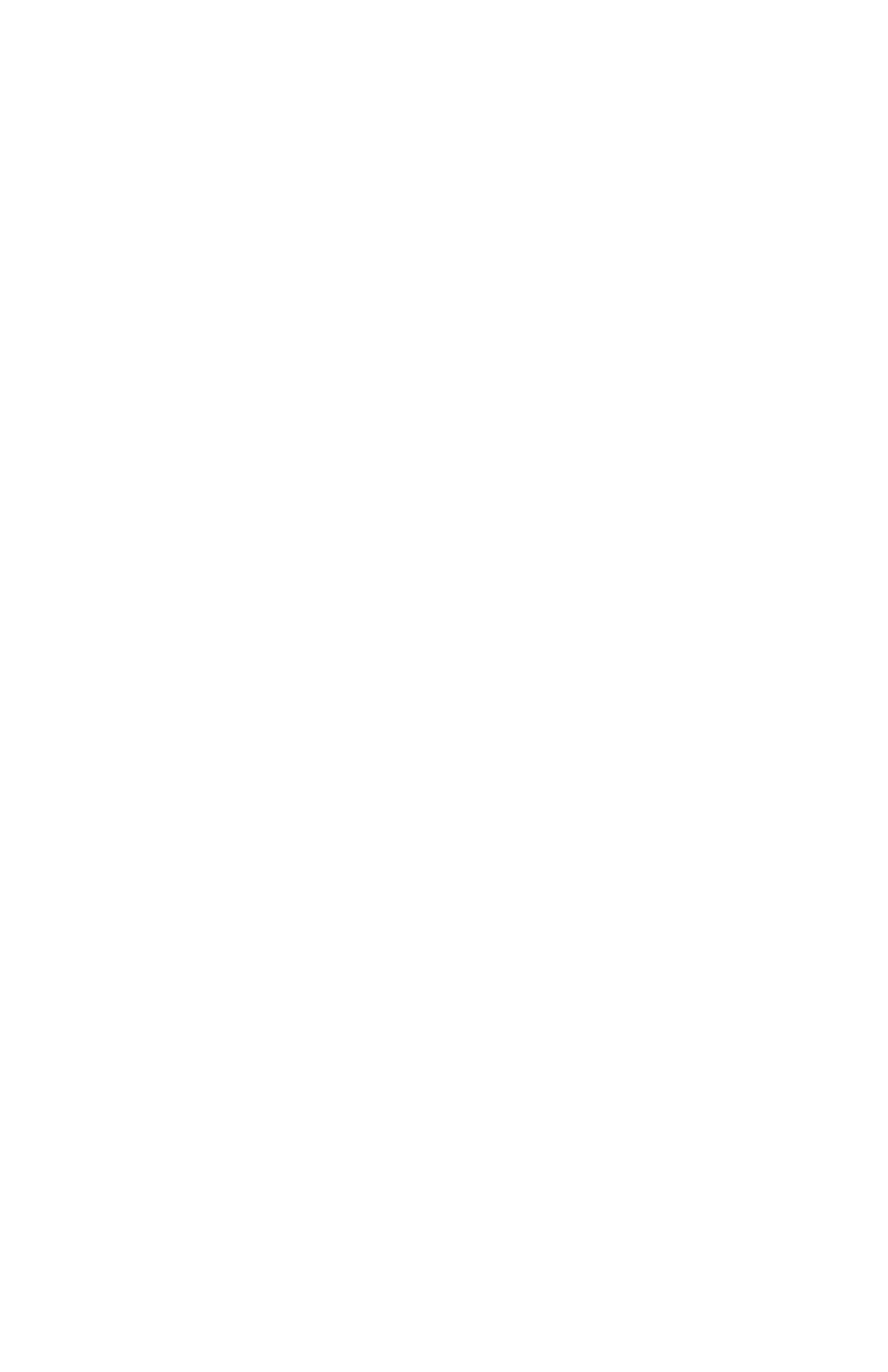#### **Contents**

| <b>Introduction</b>           | 1                       |
|-------------------------------|-------------------------|
| <b>Connections</b>            | $\overline{2}$          |
| <b>LED Status</b>             | $\overline{2}$          |
| <b>Jumpers &amp; Switches</b> | 3                       |
| K1 Keyboard Jumper            | 3                       |
| K2 RS232/485 Jumper           | 3                       |
| Mini-DIN Connector Pin out    | 3                       |
| <b>DIP Switch Settings</b>    | $\overline{\mathbf{4}}$ |
| <b>Sending Data</b>           | 5                       |
| <b>Commands</b>               | 5                       |
| Data Mode Commands            | 6                       |
| Send a Scan Code              | $\overline{7}$          |
| <b>Up/Down Scan Codes</b>     | $\overline{7}$          |
| <b>Transfer Setting</b>       | 7                       |
| <b>Turn Around Setting</b>    | 8                       |
| <b>Keyboard Monitor</b>       | 8                       |
| <b>Status Request</b>         | 9                       |
| <b>Keyboard Commands</b>      | 9                       |
| <b>Test KeyAT</b>             | 9                       |
| Sleep                         | 10                      |
| <b>EEPROM Commands</b>        | 10                      |
| Chaining                      | 11                      |
| Autoexec                      | 11                      |
| <b>Special Characters</b>     | 12                      |
| Examples                      | 12                      |
| <b>Serial Port Operation</b>  | 13                      |
| <b>Serial Port Connector</b>  | 13                      |
| Multi-drop Connection         | 14                      |
| RS485 Wiring                  | 14                      |
| <b>Scan Codes</b>             | 15                      |
| <b>ASCII Scan Codes</b>       | 18                      |
| <b>Warranty</b>               | 23                      |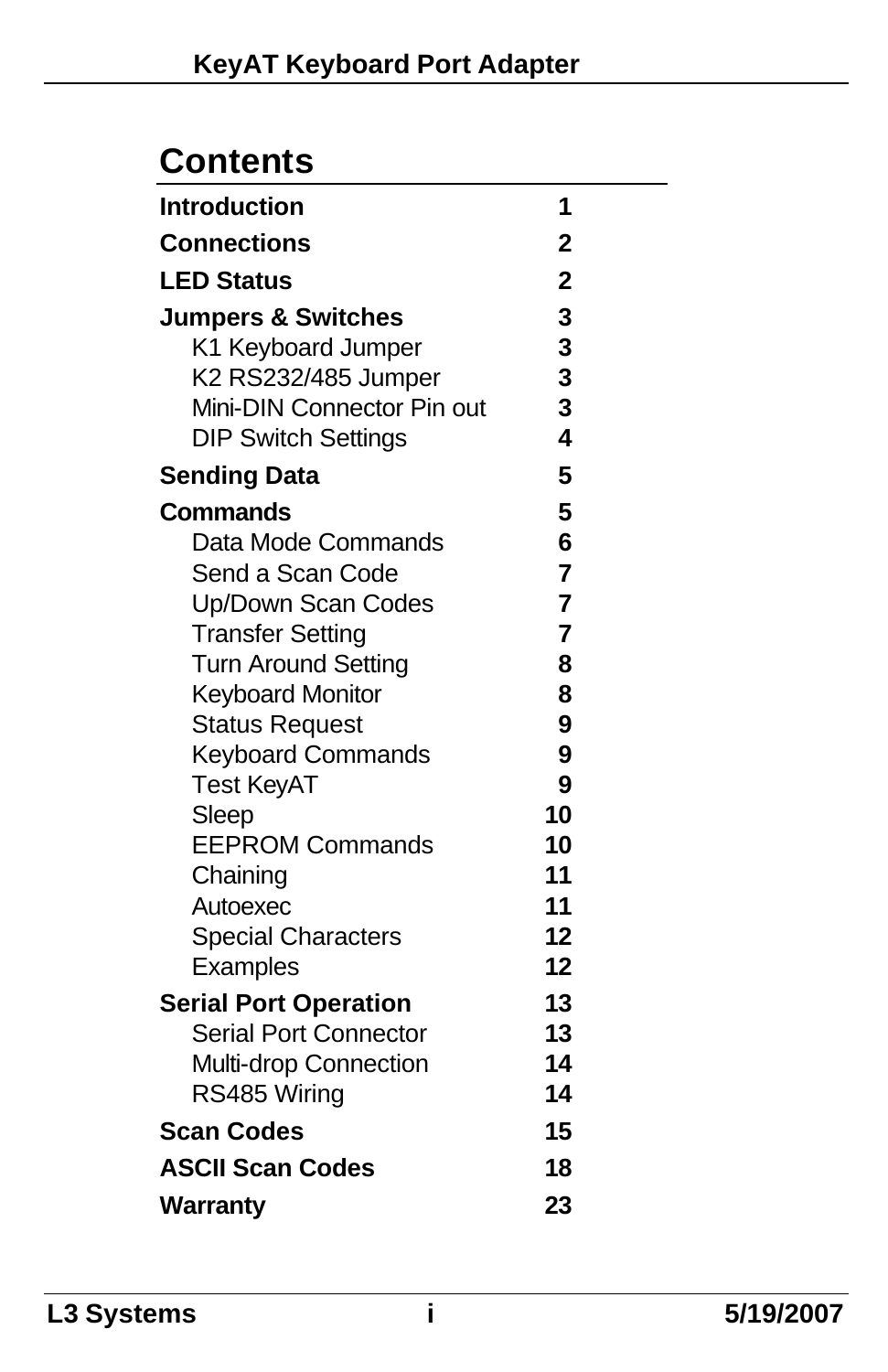### **Warning**

Improper grounding can cause damage to equipment!!! Before connecting two computers, make sure that they share a common system ground and always stay connected to the same ground during the use of the KeyAT Keyboard Port Adapter. If you are anyway unsure that two computers share the same ground, do not connect them in any way using the KeyAT Keyboard Port Adapter. L3 systems does not warranty damage to the KeyAT Keyboard Port Adapter due to improper grounding, and does not warranty damage to connected equipment for any reason.

### **FCC Class B Approval Information**

NOTE: This equipment has been tested and found to comply with the limits for a class B digital device, pursuant to part 15 of the FCC Rules. These limits are designed to provide reasonable protection against harmful interference in a residential installation. This equipment generates, uses and can radiate radio frequency energy and, if not installed and used in accordance with the instructions, may cause harmful interference to radio communications. However, there is no guarantee that interference will not occur in a pa rticular installation. If this equipment does cause interference to radio or television reception, which determined by turning the equipment off and on, the user is encouraged to correct the interference by one or more of the following measures:

- Reorient or relocate the receiving antennae
- Increase the separation between the equipment and the receiver
- Connect the equipment into an outlet on a circuit different from that to which the receiver is connected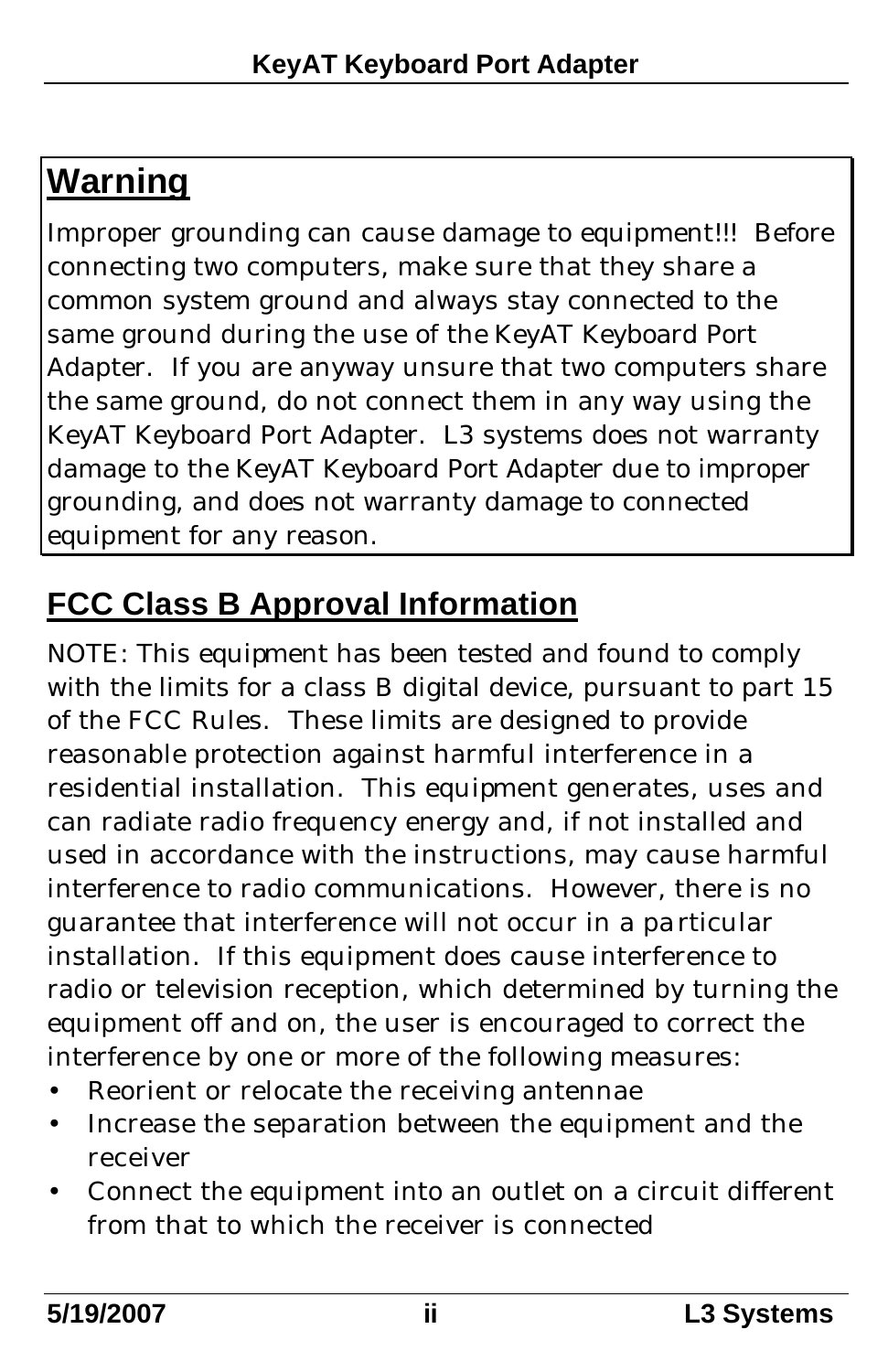• Consult the dealer or an experienced radio/TV technician for help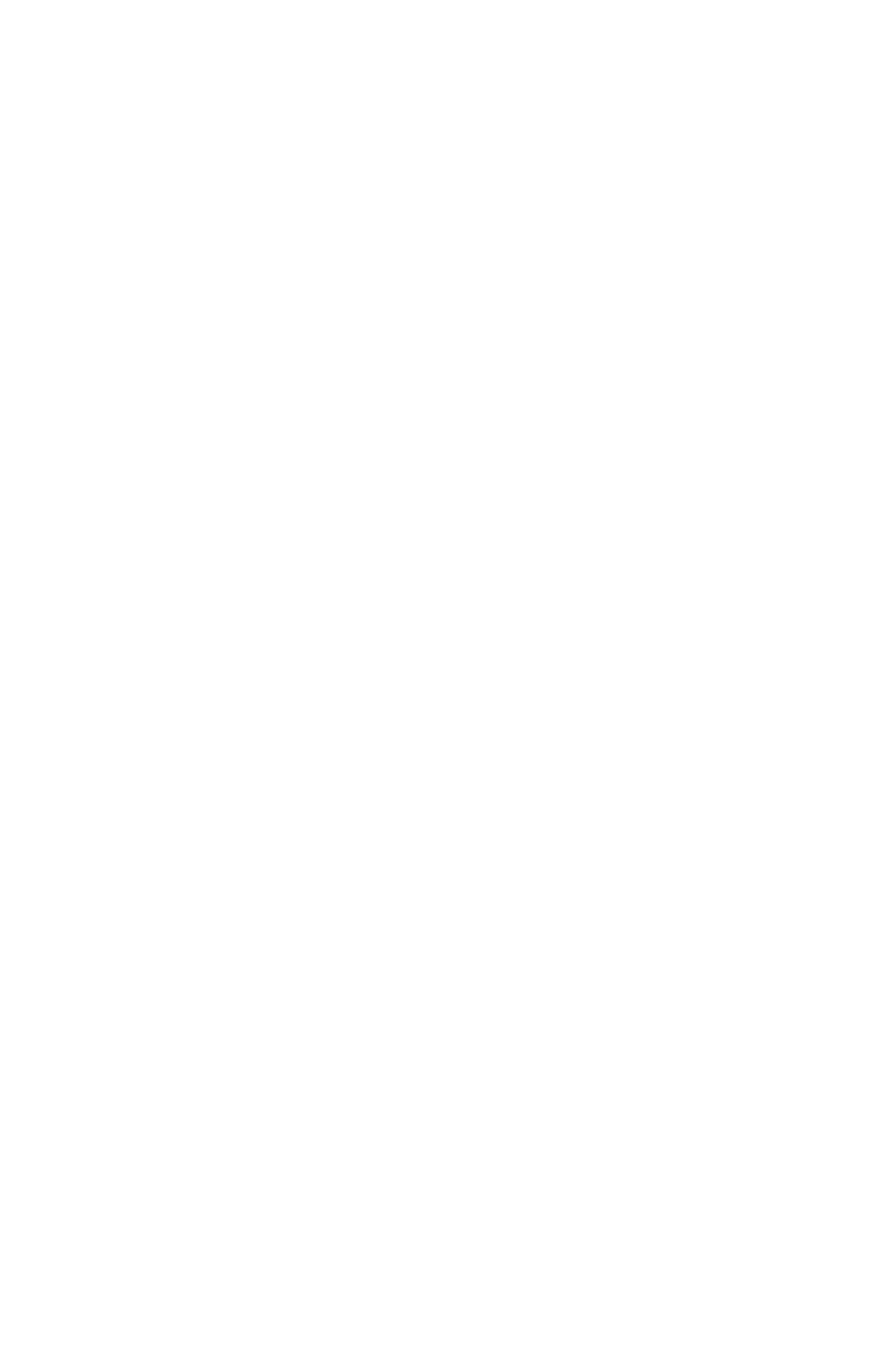### **Introduction**

The KeyAT keyboard port adapter allows key codes to be sent to a computer or received from the keyboard by translating RS-232 or RS-485 signals to/from keyboard interface signals. Typical uses for the KeyAT Keyboard Port Adapter are:

- **Testing software** With the help of a KeyAT, you can develop a sequence of keys and send them to the keyboard port of a computer running the software that you want to test. You can do this without having to add any software or ports to the computer system you are testing.
- **Multi-system testing**  Using the multi-drop capability of the KeyAT keyboard port adapter allows centrally controlled testing of up to 58 systems simultaneously. Only the KeyAT port adapter allows such flexibility.
- **Remote Access -** The KeyAT keyboard port adapter allows remote access to a system where the software does not provide any other method.
- **Monitoring Keyboard sessions** The KeyAT can be used to monitor keyboard sessions. This can be helpful to develop regression test data or to detect keystrokes that are causing problems with target software.
- **Serial Keyboard** Attach a Keyboard to your Computer's RS-232 Port - You can use the KeyAT to send and receive from a Keyboard attached to an RS-232 port.
- **Attaching input devices** Allows you to attach RS-232/RS-485 devices to the keyboard port such as bar code readers, scales, and credit card readers.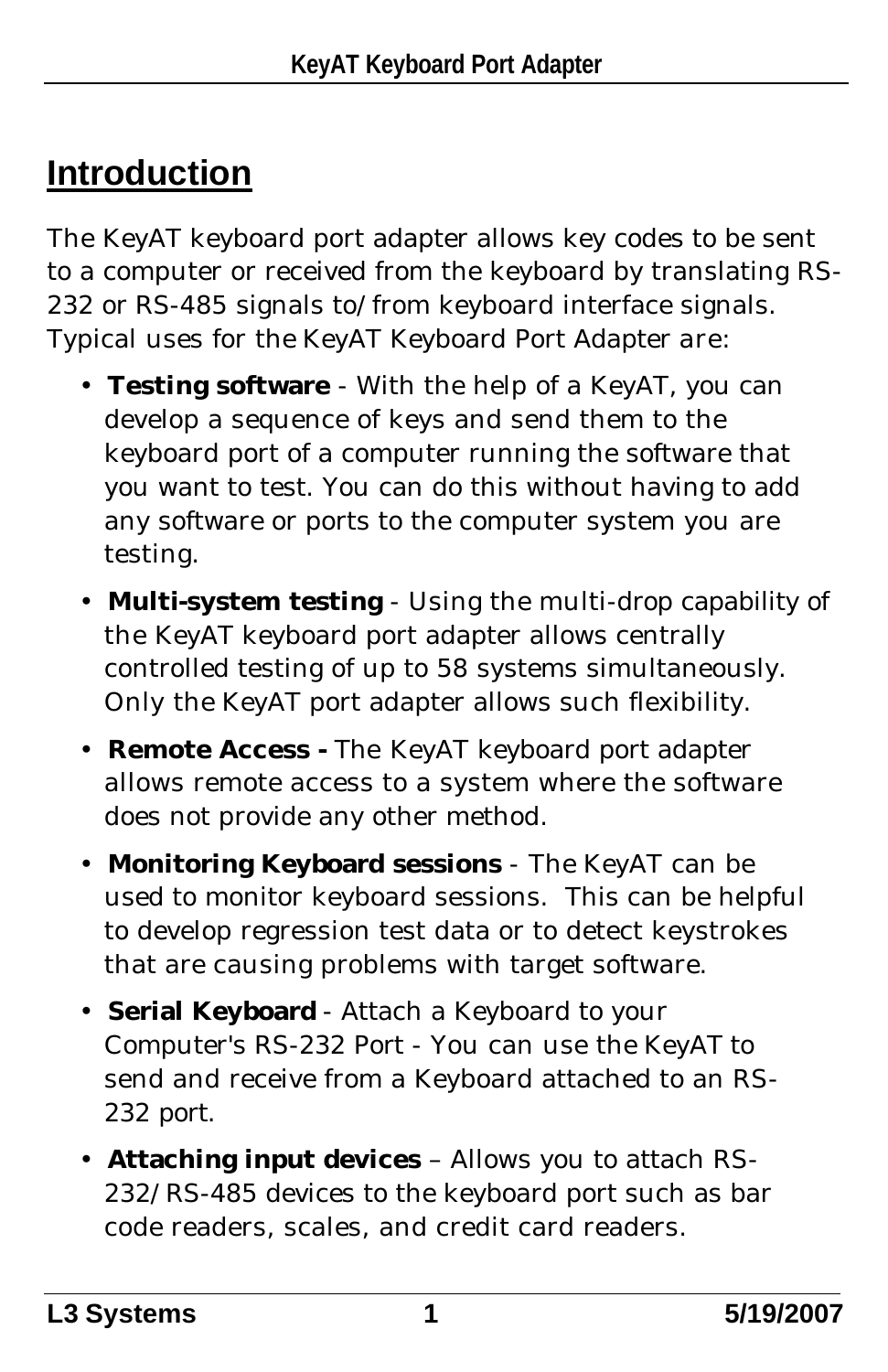### **Connections**

The following illustrates a typical connection of the KeyAT.

- 1. The keyboard plugs into the 6-pin mini-DIN PS/2 style keyboard connector. Use CL0004 adapter (5-pin DIN female to 6-pin mini-DIN male) for older 5-pin DIN AT style connectors.
- 2. A 6 PIN male-to-male Mini-DIN cable (PN CL0008) is supplied to connect the KeyAT to the computer. Use CL0003 adapter (6-pin mini-DIN female to 5-pin DIN male) for older 5-pin DIN AT style motherboard connections.
- 3. The Serial port connects the same as a modem if using the RS-232 interface. See the **Serial Port Operation** section for more details.



When a keystroke is received from the keyboard, the RS232/485 port is blocked. Likewise, when an RS232 command is received, the keyboard is blocked. Note: simultaneous use in any configuration is discouraged.

# **LED Status**

A red status indicator located next to the computer port indicates port activity. It turns solid red when the attached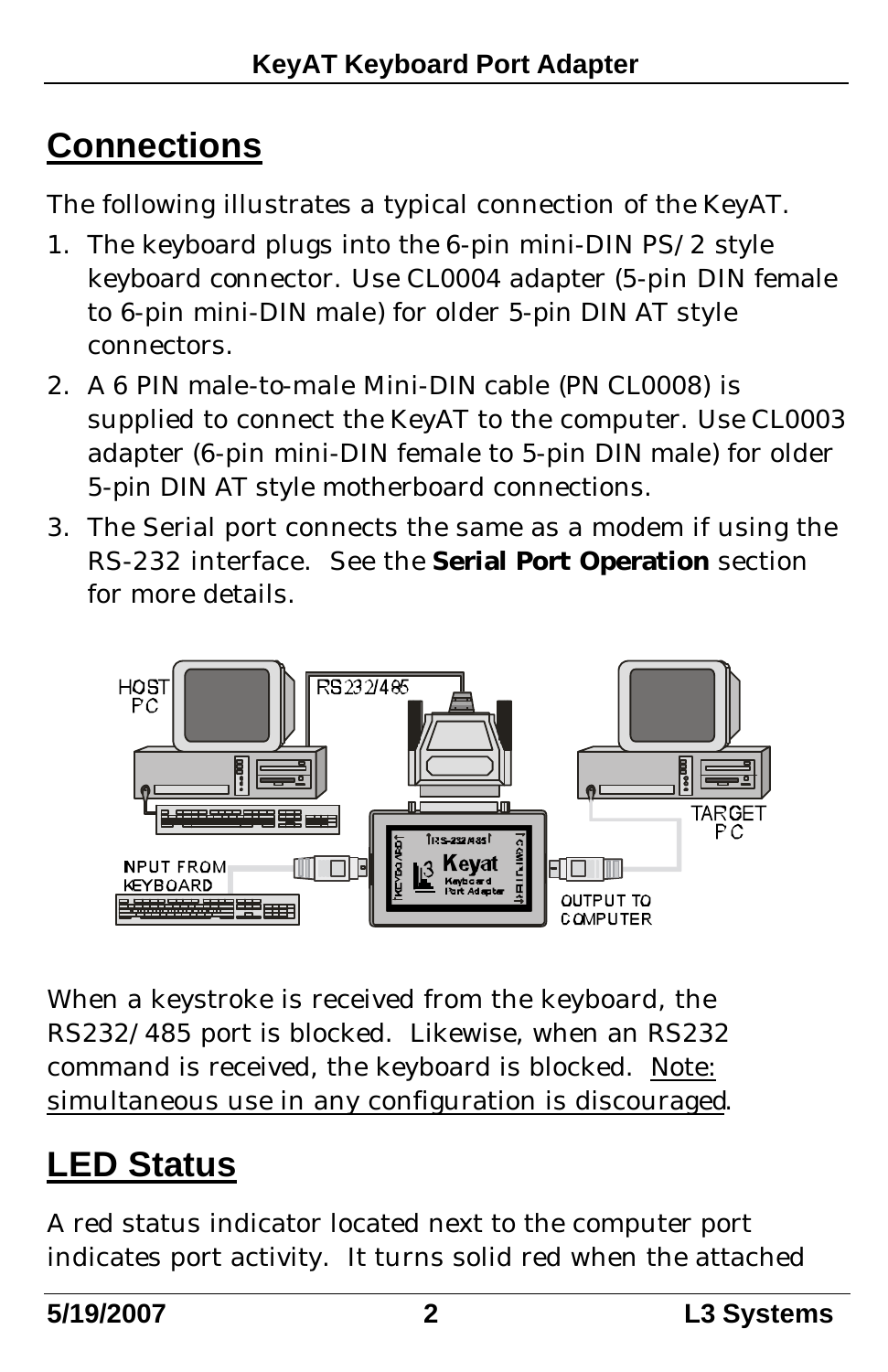#### **KeyAT Keyboard Port Adapter**

keyboard port is being used. It blinks whenever the RS-232/485 port is active. If a non-zero address is set, the LED blinks only when selected.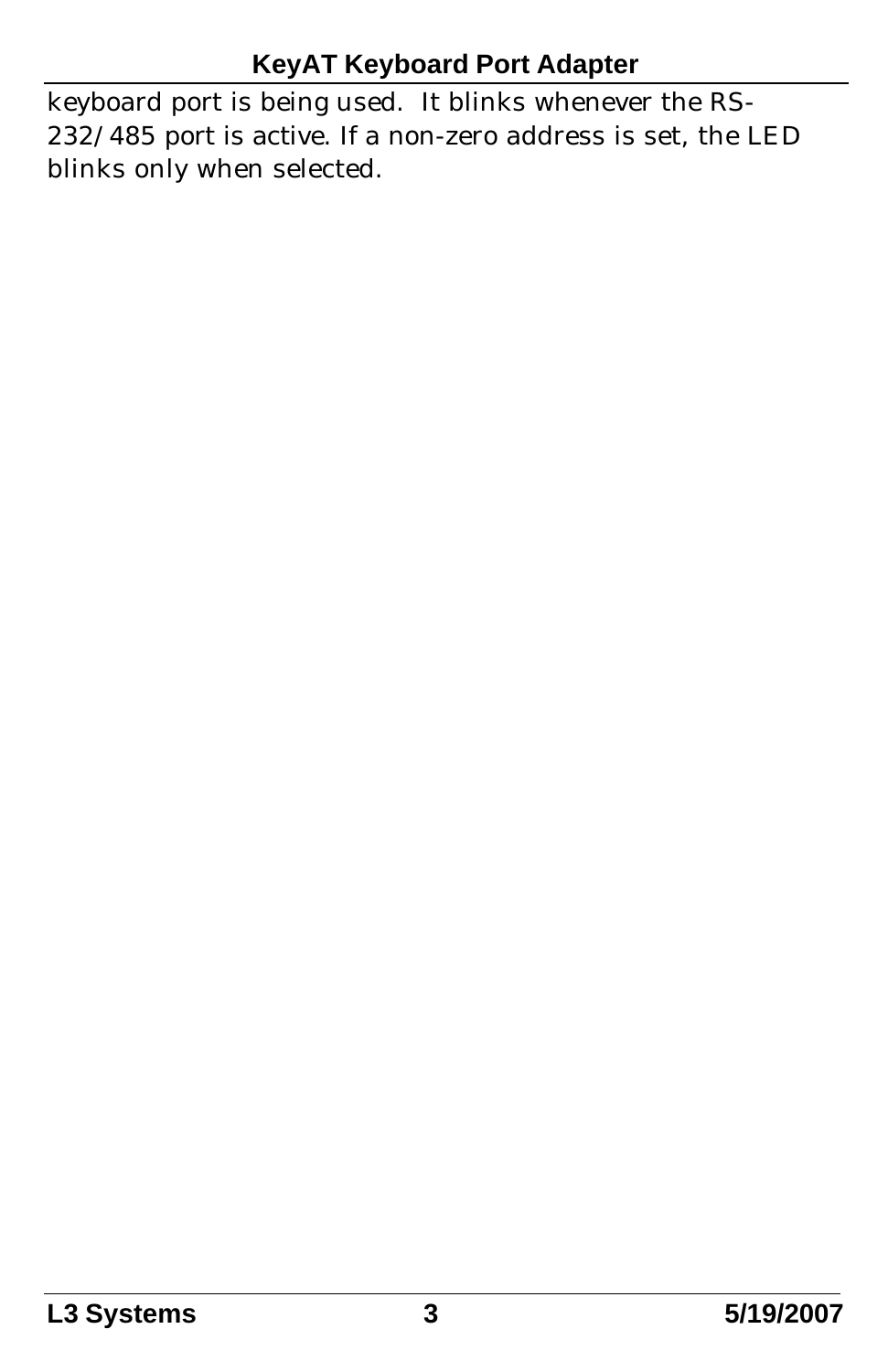### **Jumpers and Switches**

#### **K2 - RS232/RS485 Jumper**

K2 Selects between an RS232 and an RS485 interface.

- RS-232 Jumper
- 2 Position
- 3 (default)

RS-485 Jumper **Position** 

### **K3 – 5 Volt From DB-25 RS-232 Connector**

K3 connects DB-25 Pin 9 to 5 volts. This can be used to power KeyAT from DB-25 connector. **Warning: This is not normally connected. If 5V power is connected to PC, then damage can can occur if also connected to external supply!**

# **KeyAT Keyboard & PC Mini-DIN Connector**

The following connector shows the pin definitions for the two 6 pin Min-DIN connectors. If the application is an RS-232 keyboard, the computer Mini-DIN connector can be used to provide 5 volts power.

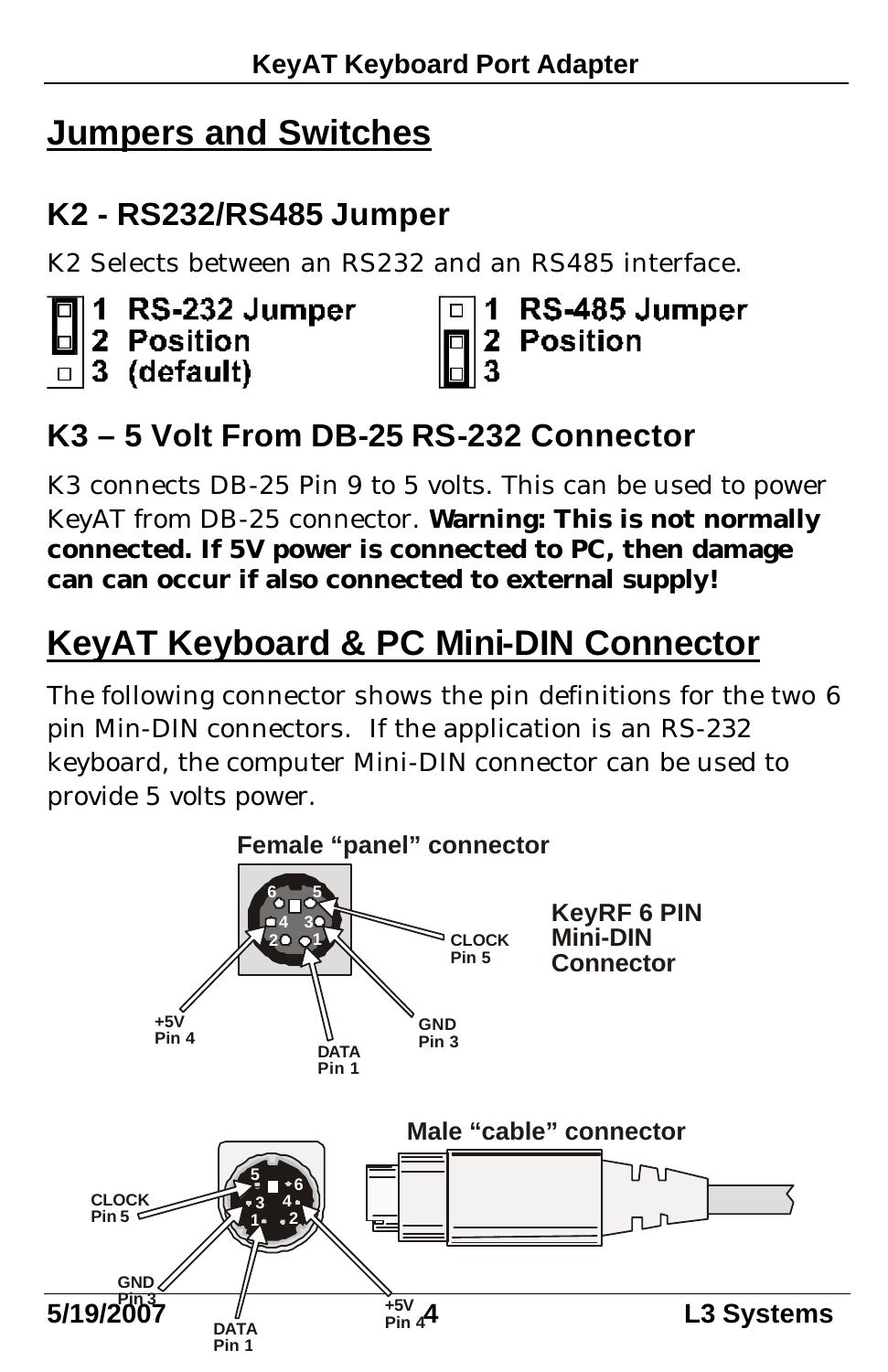#### **KeyAT Keyboard Port Adapter SWA - DIP SWITCH Settings**

Positions 1-6, Address Select C=Closed, O=Open

| <b>ADDR</b>    | 1 | $\overline{2}$ | 3 | 4              | 5                     | 6        | <b>ADDR</b> | 1 | $\overline{2}$ | 3              | 4 | 5                     | 6                     |
|----------------|---|----------------|---|----------------|-----------------------|----------|-------------|---|----------------|----------------|---|-----------------------|-----------------------|
| <b>NONE</b>    | O | O              | റ | O              | O                     | O        | 31          | C | С              | C              | С | С                     | O                     |
| 1              | C | O              | O | O              | O                     | O        | 32          | O | O              | O              | O | O                     | Ċ                     |
| $\overline{c}$ | O | C              | O | O              | O                     | O        | 33          | Ċ | O              | O              | O | O                     | $\overline{\text{c}}$ |
| 3              | Ć | Ċ              | Ω | Ω              | Ω                     | Ω        | 34          | O | Ċ              | O              | Ω | റ                     | C                     |
| $\overline{4}$ | O | O              | Ć | O              | O                     | O        | 35          | Ċ | Ċ              | O              | O | O                     | $\overline{\text{c}}$ |
| 5              | С | Ω              | Ć | O              | O                     | O        | 36          | O | O              | Ć              | O | O                     | C                     |
| 6              | O | Ć              | Ċ | O              | O                     | O        | 37          | Ċ | O              | Ċ              | O | O                     | C                     |
| $\overline{7}$ | Ć | C              | Ć | O              | O                     | O        | 38          | O | Ć              | Ċ              | O | O                     | $\overline{c}$        |
| 8              | O | O              | O | Ċ              | O                     | O        | 39          | Ċ | Ċ              | Ć              | O | O                     | $\overline{\text{c}}$ |
| 9              | Ċ | O              | O | Ć              | O                     | O        | 40          | O | O              | O              | Ć | O                     | $\overline{\text{c}}$ |
| 10             | O | Ć              | O | Ć              | O                     | O        | 41          | Ć | O              | O              | Ć | O                     | $\overline{C}$        |
| 11             | Ć | C              | O | Ć              | O                     | O        | 42          | O | Ć              | O              | Ć | O                     | C                     |
| 12             | O | O              | С | Ć              | O                     | O        | 43          | Ć | Ć              | O              | Ć | O                     | C                     |
| 13             | Ć | O              | Ċ | Ć              | O                     | O        | 44          | O | O              | Ć              | c | O                     | $\overline{\text{c}}$ |
| 14             | O | C              | Ċ | Ċ              | O                     | O        | 45          | Ċ | O              | Ċ              | Ċ | O                     | $\overline{\text{c}}$ |
| 15             | Ċ | C              | Ć | Ć              | O                     | O        | 46          | O | Ċ              | Ċ              | Ć | O                     | $\overline{\text{c}}$ |
| 16             | O | O              | O | O              | C                     | O        | 47          | C | Ċ              | $\overline{c}$ | Ċ | O                     | $\overline{\text{c}}$ |
| 17             | С | O              | O | O              | C                     | O        | 48          | O | O              | O              | O | С                     | C                     |
| 18             | O | C              | O | O              | C                     | O        | 49          | Ć | O              | O              | O | C                     | C                     |
| 19             | Ċ | C              | O | O              | C                     | O        | 50          | O | Ć              | O              | O | C                     | $\overline{\text{c}}$ |
| 20             | O | O              | Ċ | O              | Ċ                     | O        | 51          | Ċ | Ċ              | O              | O | Ċ                     | $\overline{\text{c}}$ |
| 21             | Ċ | O              | Ć | O              | C                     | O        | 52          | O | O              | Ċ              | O | Ć                     | $\overline{\rm c}$    |
| 22             | O | C              | Ċ | O              | C                     | O        | 53          | Ċ | O              | Ċ              | O | C                     | $\overline{\text{c}}$ |
| 23             | C | Ċ              | Ċ | O              | Ć                     | O        | 54          | O | Ć              | Ċ              | O | Ċ                     | $\overline{\rm c}$    |
| 24             | O | O              | O | С              | C                     | O        | 55          | С | С              | Ċ              | O | С                     | C                     |
| 25             | Ć | O              | O | Ć              | C                     | O        | 56          | O | O              | O              | Ć | C                     | Ċ                     |
| 26             | O | C              | O | $\overline{c}$ | $\overline{\text{c}}$ | O        | 57          | Ċ | O              | O              | Ċ | $\overline{\text{c}}$ | $\overline{\rm c}$    |
| 27             | Ċ | Ċ              | O | Ċ              | Ċ                     | O        | *58         | O | Ċ              | O              | Ć | Ċ                     | $\overline{C}$        |
| 28             | O | O              | Ċ | Ċ              | C                     | O        | **59        | Ċ | Ć              | O              | Ć | Ċ                     | $\overline{\text{c}}$ |
| 29             | С | Ω              | Ċ | C              | C                     | $\Omega$ | ***60       | O | Ω              | Ć              | C | C                     | $\overline{c}$        |
| 30             | O | Ć              | Ć | Ċ              | Ċ                     | O        | ****61      | Ċ | O              | Ċ              | Ċ | Ć                     | $\overline{\rm c}$    |

\* Special setting, CR pass-through Mode (~F), KeyAT not addressed

\*\* Special setting, for Immediate Mode, KeyAT not addressed

\*\*\* Special Setting, for Qw erty Monitor Mode (~Q), KeyAT not addressed

\*\*\*\* Special Setting, for Monitor Mode (~M), KeyAT not addressed

#### Positions 7-8, Baud Rate

| <b>BAUD Rate</b> | 8 |
|------------------|---|
| 9600             |   |
| 4800             |   |
| 2400             |   |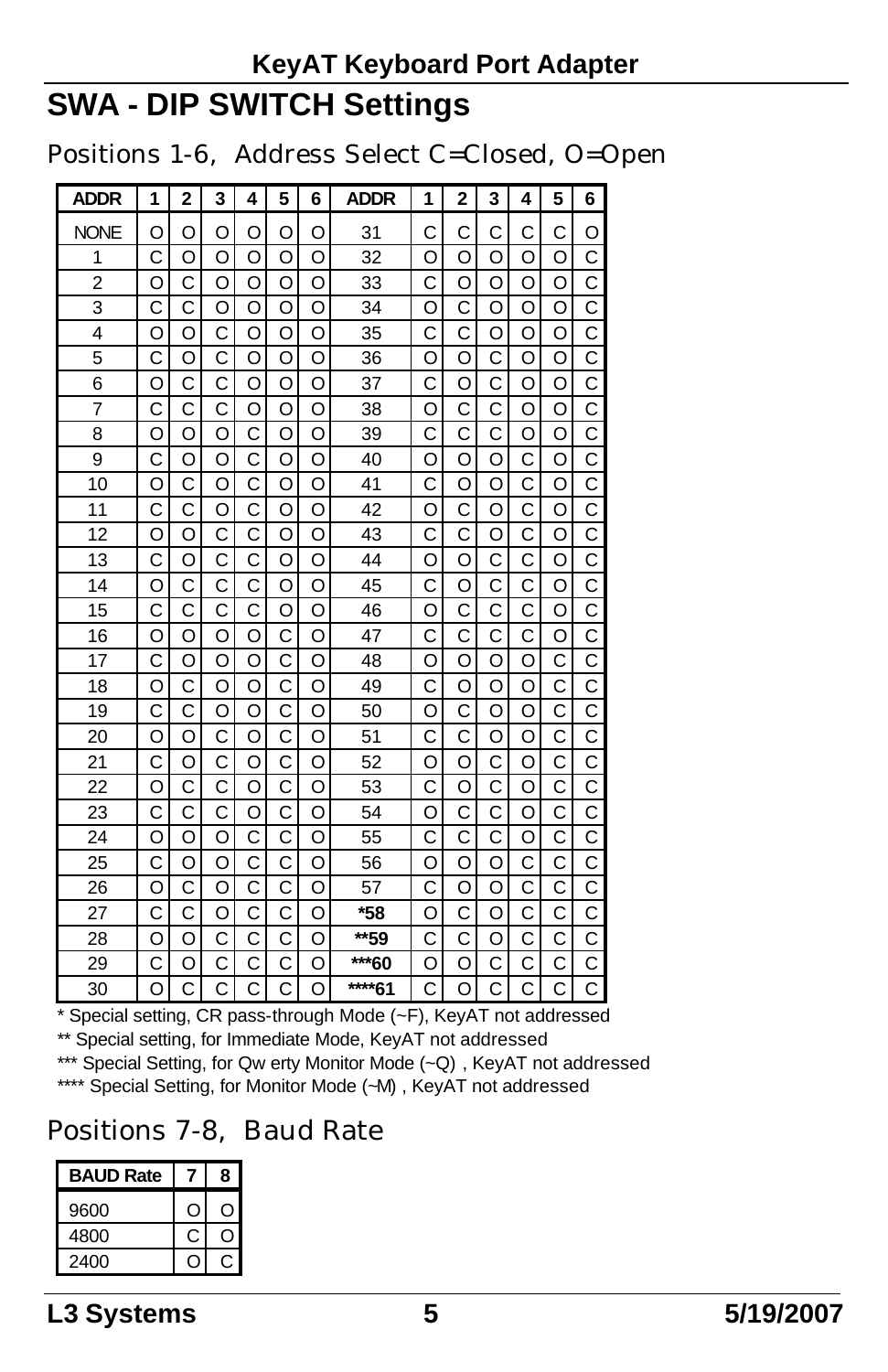| <b>KeyAT Keyboard Port Adapter</b> |     |  |  |  |
|------------------------------------|-----|--|--|--|
|                                    |     |  |  |  |
| 1200                               | c c |  |  |  |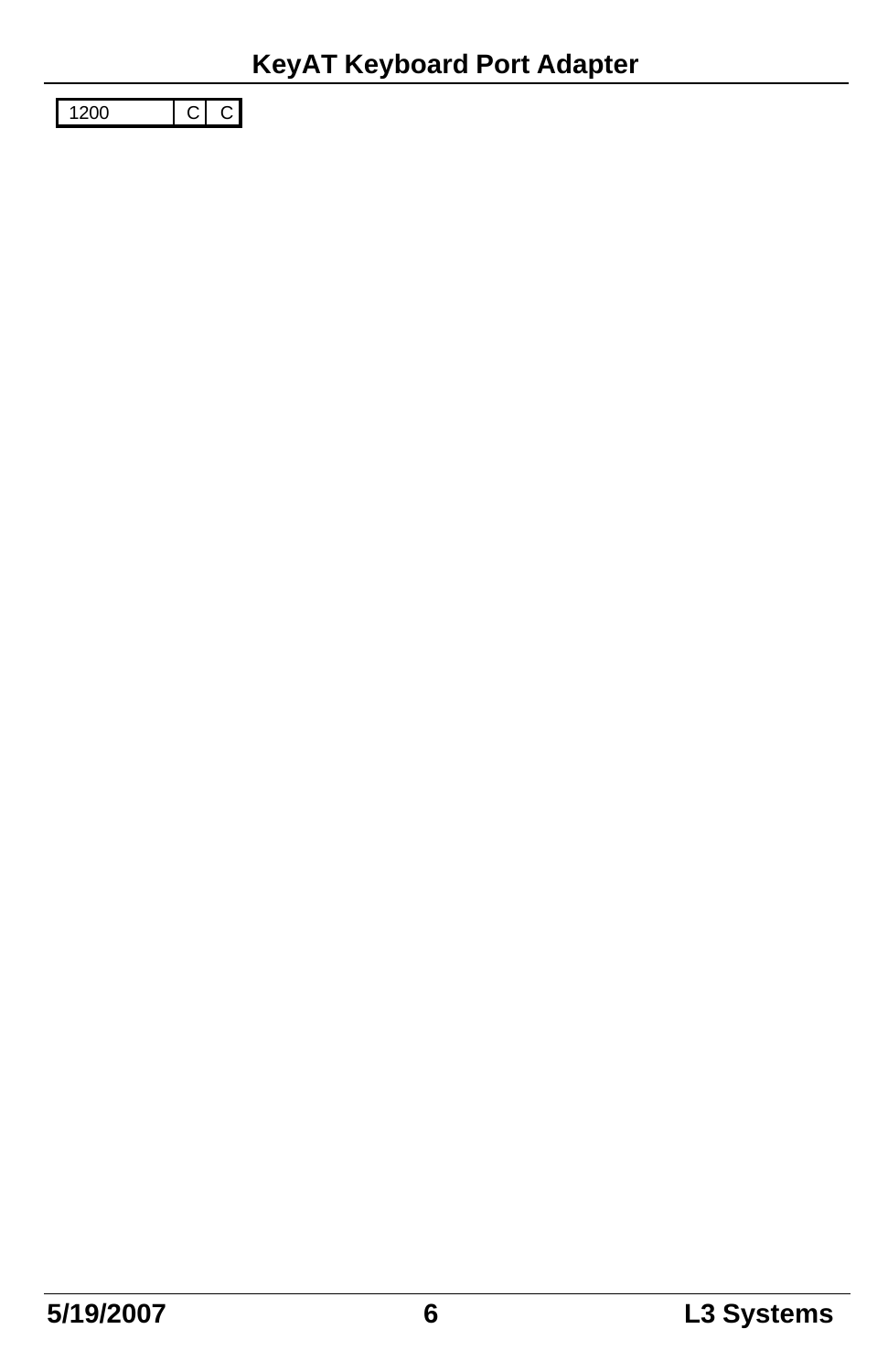### **Sending Data**

The main job of a KeyAT is to transfer data from the RS-232 or RS-485 port and send it through to the computer's keyboard port. Data can be sent using ASCII, ASCII control codes, DOS scan codes, keyboard scan codes or ASCII hex. If you are using line turn around mode or if the KeyAT is addressed, a line can have a maximum length of 46 characters and should end with an <ENTER> (CR, hex 0D). When using immediate mode, data and commands are interpreted as received, and buffered up to 46 characters. If you get more than 46 characters ahead of the computer, the additional characters will be ignored. Characters are not echoed when the KeyAT is addressed.

If the KeyAT is addressed, a colon is sent back immediately to acknowledge that the data was received. If the KeyAT is not addressed and in line turn mode, a colon is sent back after the data has been processed, signaling that another command can be sent. The following example shows the ASCII characters 'DIR<ENTER>' being sent through the KeyAT.

```
Example: KeyAT 2.0x, [C]L3 Systems, 1996-2003
           :DIR^M<ENTER>
           :
```
## **Commands**

Commands are instructions to the KeyAT to do something other than just pass data through to the computer. All commands begin with a  $\sim$  (tilde, hex 7E) character followed by a command character and then in some cases some data.

| $\sim$ <b>Disable Commands</b> - All commands are disabled until 10             |
|---------------------------------------------------------------------------------|
| consecutive tildes $(\sim \sim \sim \sim \sim \sim \sim)$ or reset/power cycle. |

| ~~~~~~~~~~ | <b>Reset/Enable Commands - If commands are</b> |
|------------|------------------------------------------------|
|            | disabled, this will enable commands. If        |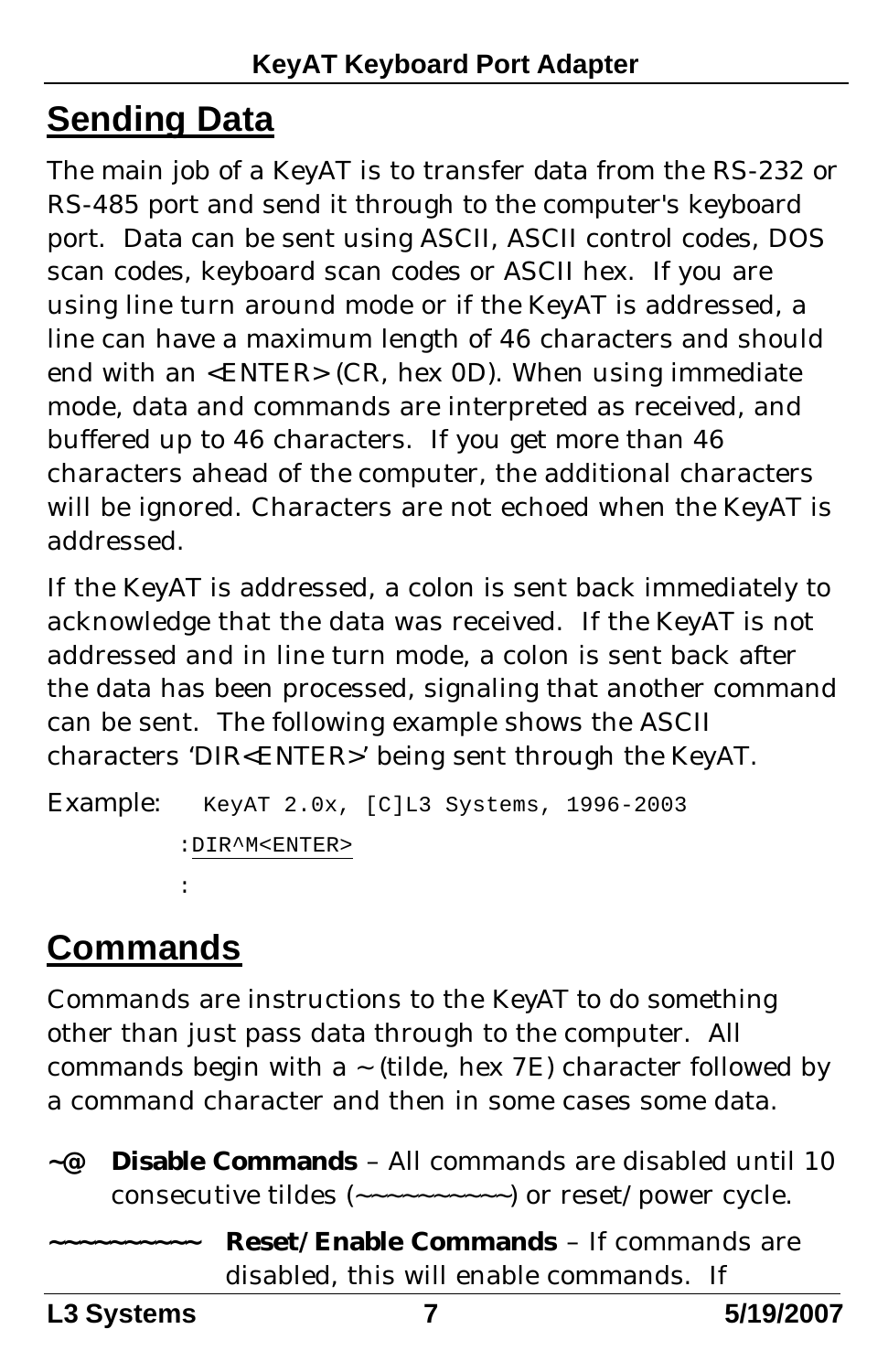commands are enabled, this will reset the KeyAT (& run power-up string if loaded).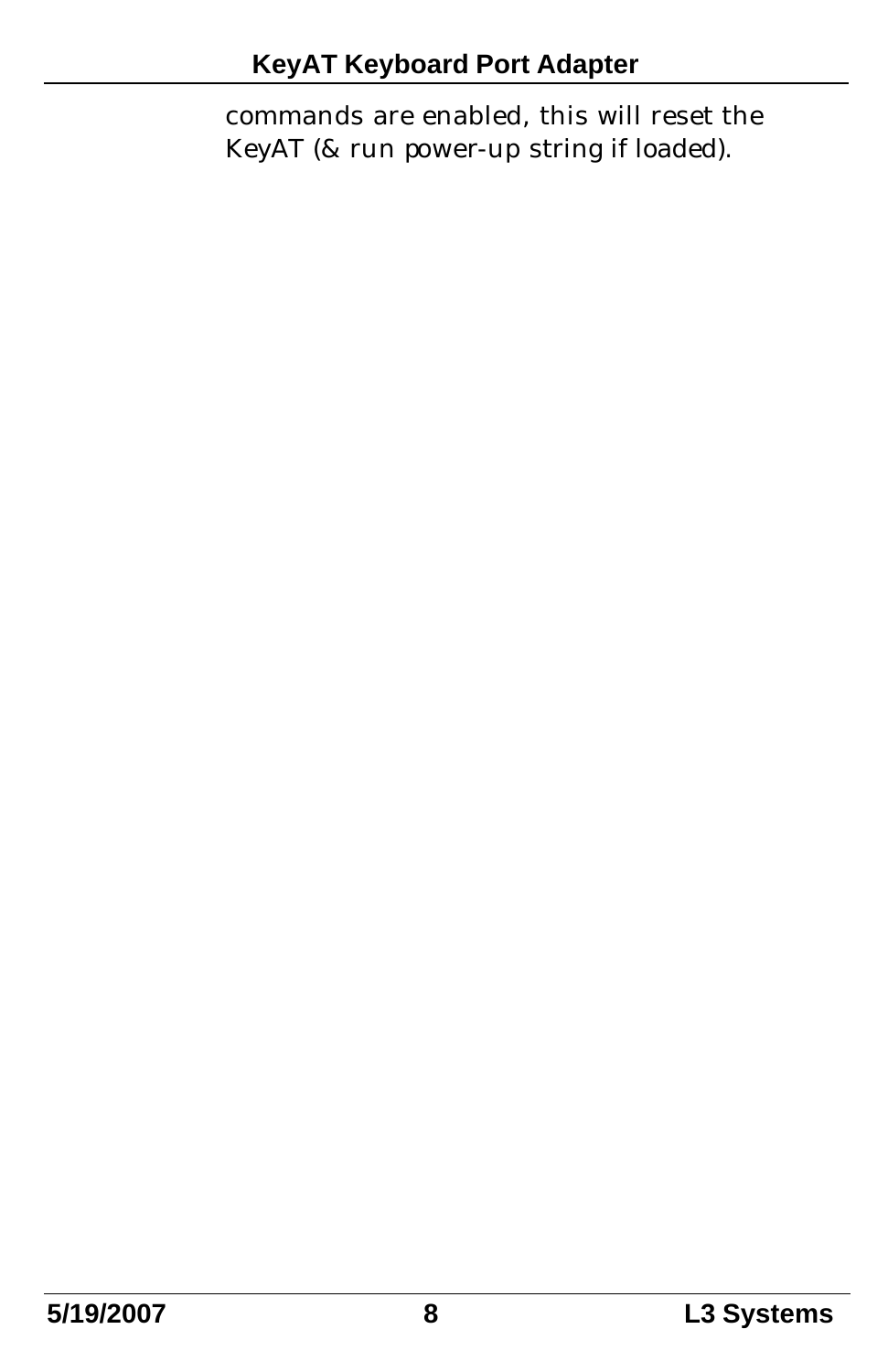#### **Data Mode Commands**

The four mode commands set the way data is interpreted by the KeyAT. A mode is set until another mode is given or until a power failure occurs.

**~C Character Mode** - is the default mode of operation. When this mode is set, any ASCII character except ~ (tilde, hex  $7E$ ),  $\land$  (caret, hex  $5E$ ), and CR (return, hex  $0D$ ) is converted to the scan codes for that character. Each ASCII character will be sent to the keyboard with the corresponding "make" and "release" codes. Allow enough time for the codes to be sent through to the computer, as an ASCII code can require up to 10 keyboard codes to execute.

Control codes may be sent by a combination of a  $\wedge$  (caret, hex 5E), and the corresponding letter. For example, a control C (Hex 03) is  $\triangle$ C.

- **~H Hex ASCII Mode** Data is interpreted as hexadecimal encoded ASCII. For example, to send the computer the character 'A', you would need to send its hexadecimal ASCII value (Hex 41) as two ASCII digits, 4 and 1.
- **~S Scan Code Mode** In this mode, data is translated to the corresponding keyboard scan codes. For an ASCII transfer, each pair of ASCII encoded characters is interpreted as a DOS scan code. For a binary transfer, each 8-bit character is interpreted as a DOS scan code. DOS assigns each key a DOS scan code. Note that all DOS scan codes are sent complete with make and break sequences.
- **~K Key Code Mode**  In this mode, codes are sent directly to the computer without interpretation. For an ASCII transfer, each pair of ASCII encoded characters are interpreted as one keyboard code. For a binary transfer, each 8-bit character is interpreted as a keyboard code.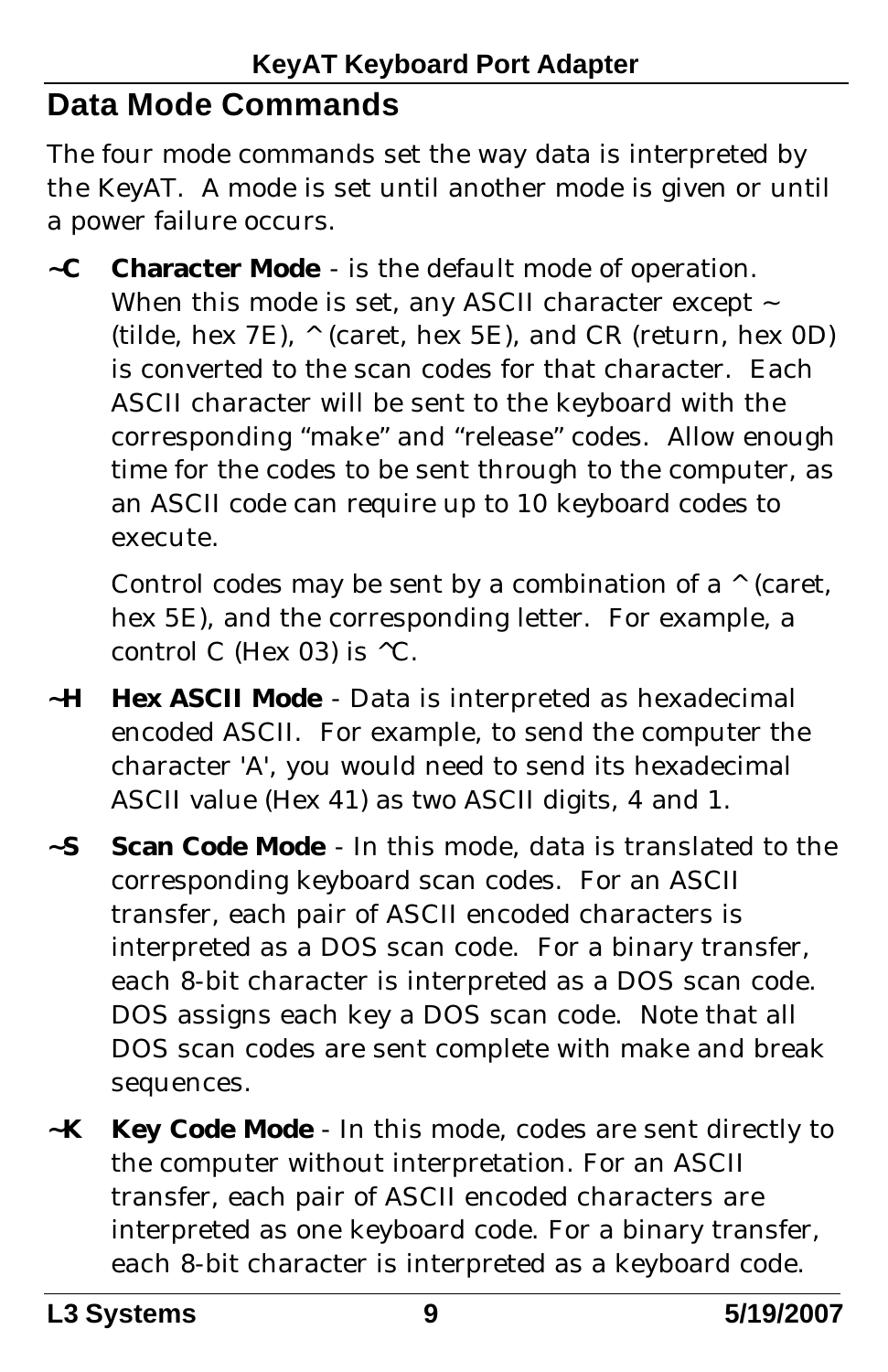Care should be taken in using keyboard scan codes, as the computer can be left in a very confused state if the scan code sequence is not properly completed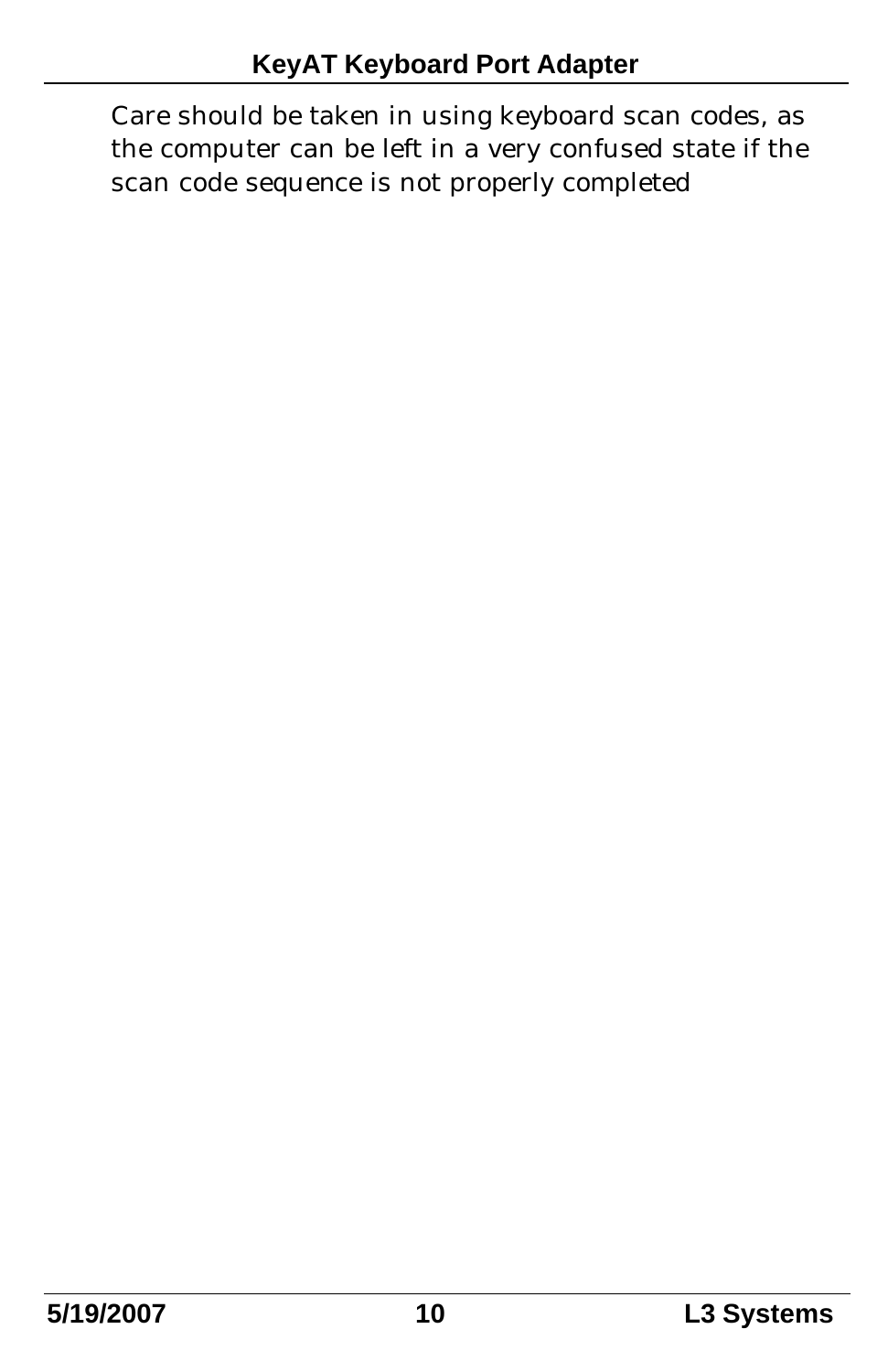#### **Send a scan code**

If you want to send a scan code without going into scan code mode, then use the ~:nn command. This is useful for the occasional function key, arrow key or any other keys that doesn't have an ASCII equivalent. See the scan code table later on for a list of valid scan codes.

**~:nn Send Scan Code** – This scan code nn.

**Example**: :~:73<ENTER> *(sends PgUp)*

#### **Up/Down Scan Codes**

Use these two commands to send a key down or a key up to the computer. A common use is for Shift, Alt and Cntl keys, which vary the meaning of successive scan codes. See the scan code table later on for a list of valid scan codes.

- **~+nn Key down Scan Code** This sends just the key down (make) sequence for scan code nn.
- **~-nn Key up Scan Code** This sends just the key up (break) sequence for scan code nn.

#### **Example**:

```
:~+56~:62~-56<ENTER> (sends <Alt>F4)
```
*where:* **~+56** *Sends Alt down sequence* **~:62** *Sends F4 scan code* **~-56** *Sends Alt up sequence*

#### **Transfer setting**

There are two transfer settings, ASCII and binary. The binary transfer setting applies only to scan code mode (~S) and key code mode (~B). The setting is persistent until the next ~A or ~B command or until power is cycled.

**~A ASCII Transfer** - This is the default setting. If ASCII transfer is set, all data is interpreted as ASCII.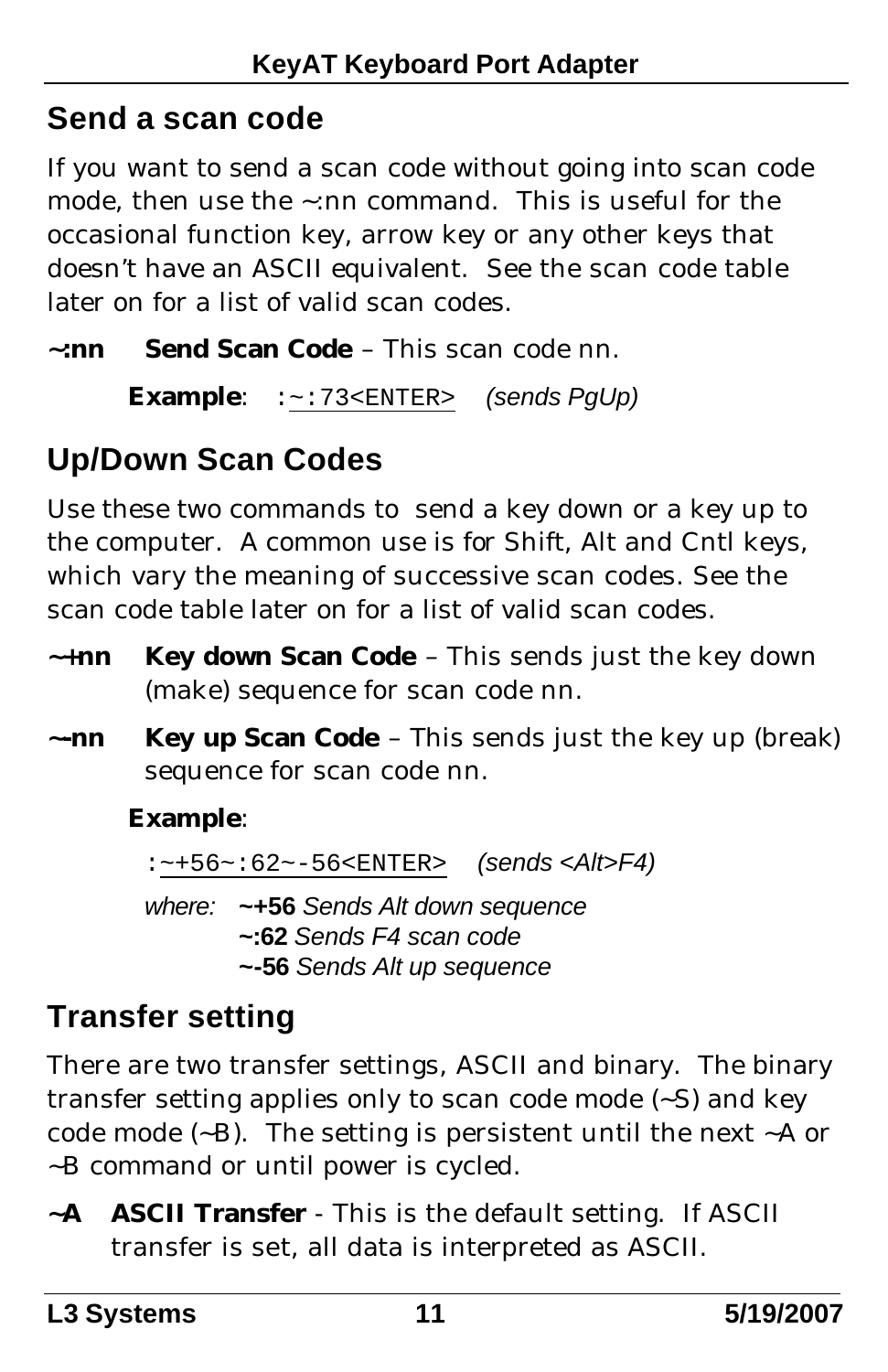**~B Binary Transfer** - In scan code or key code modes. data is sent as 8 bit binary.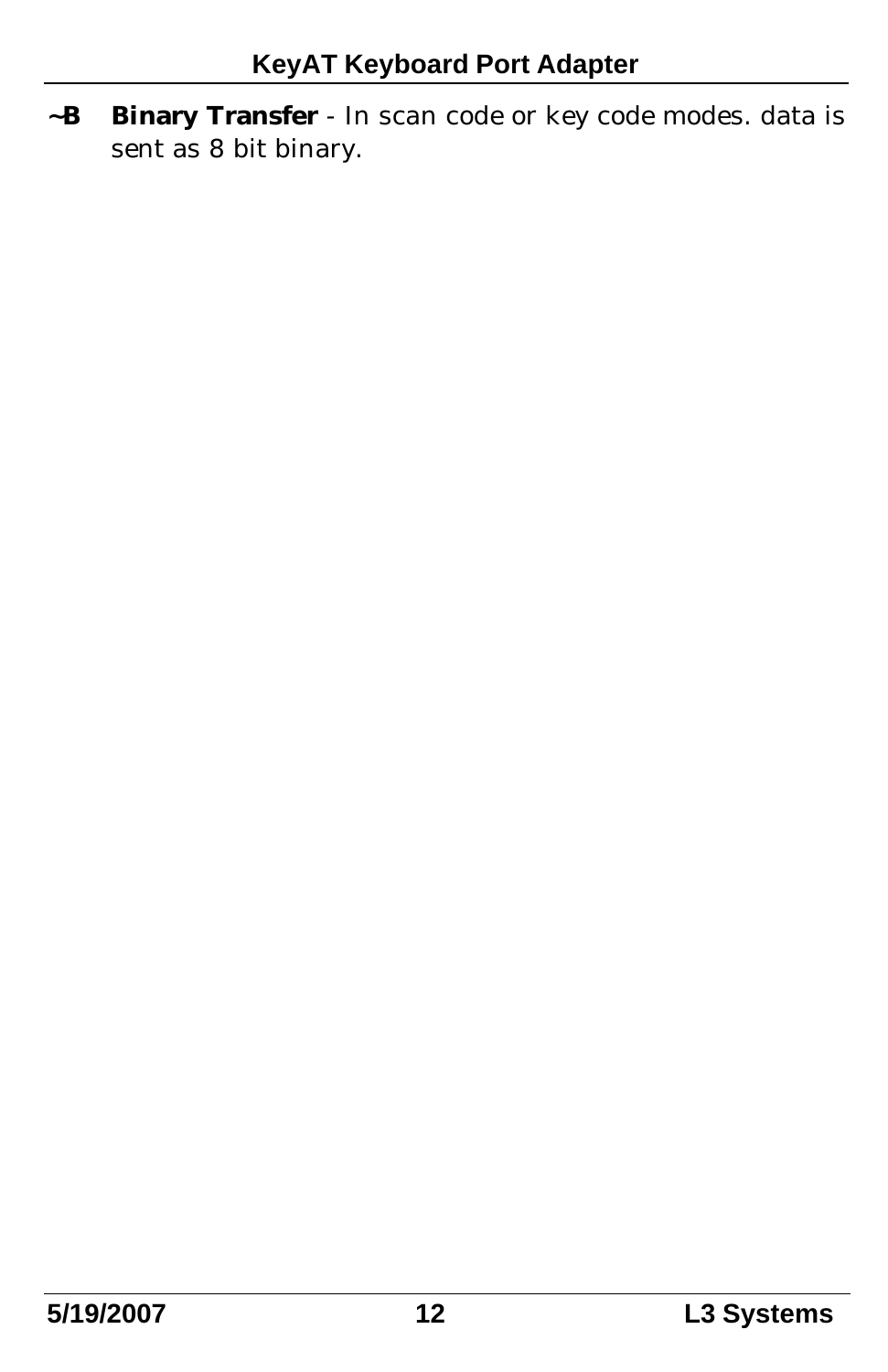#### **Turn around setting**

Data can be sent and interpreted one line at a time, or be processed immediately. The default setting is for line turn around mode (~L). This is better for automated control and provides more reliable interaction. Immediate turn around mode (~I) can better simulate keyboard operation. The setting persists until the next ~I or ~L command, or until power is cycled.

- **~L Line Turn Around** Set to a line oriented basis, each line must end with an <ENTER> or <CR>, hex OD.
- **~F Send <CR> mode**  This allows the <CR> to be sent on to the computer as an <ENTER> key. (Note: address 58 sets this mode, see page 4.) A  $\sim$ C command will clear this.
- **~I Immediate Turn-around** Data is interpreted 'on-thefly'. Note that in this mode <ENTER> or <CR> (Hex 0D) is not a special character, and passed on to the computer. XON/XOFF flow control is provided. However, caution should exercised, as it is easy to overrun the PC's keyboard receive buffer. (Note: special address 59 sets this mode, see page 4.)
- **~Pnn Set Turn Around Delay (nn milliseconds)**  This sets the delay that the KeyAT waits before responding to a command. The default setting in non-addressed mode is 0, and in addressed mode the default setting is 3 milliseconds. (Note: you must send two digits. For 7 milliseconds, send ~P07.)

### **Keyboard Monitor**

The KeyAT can send either binary key codes (~M) or ASCII translations (~Q) of keys struck at the local keyboard through to the RS-232/RS-485 port. The QWERTY monitor can be used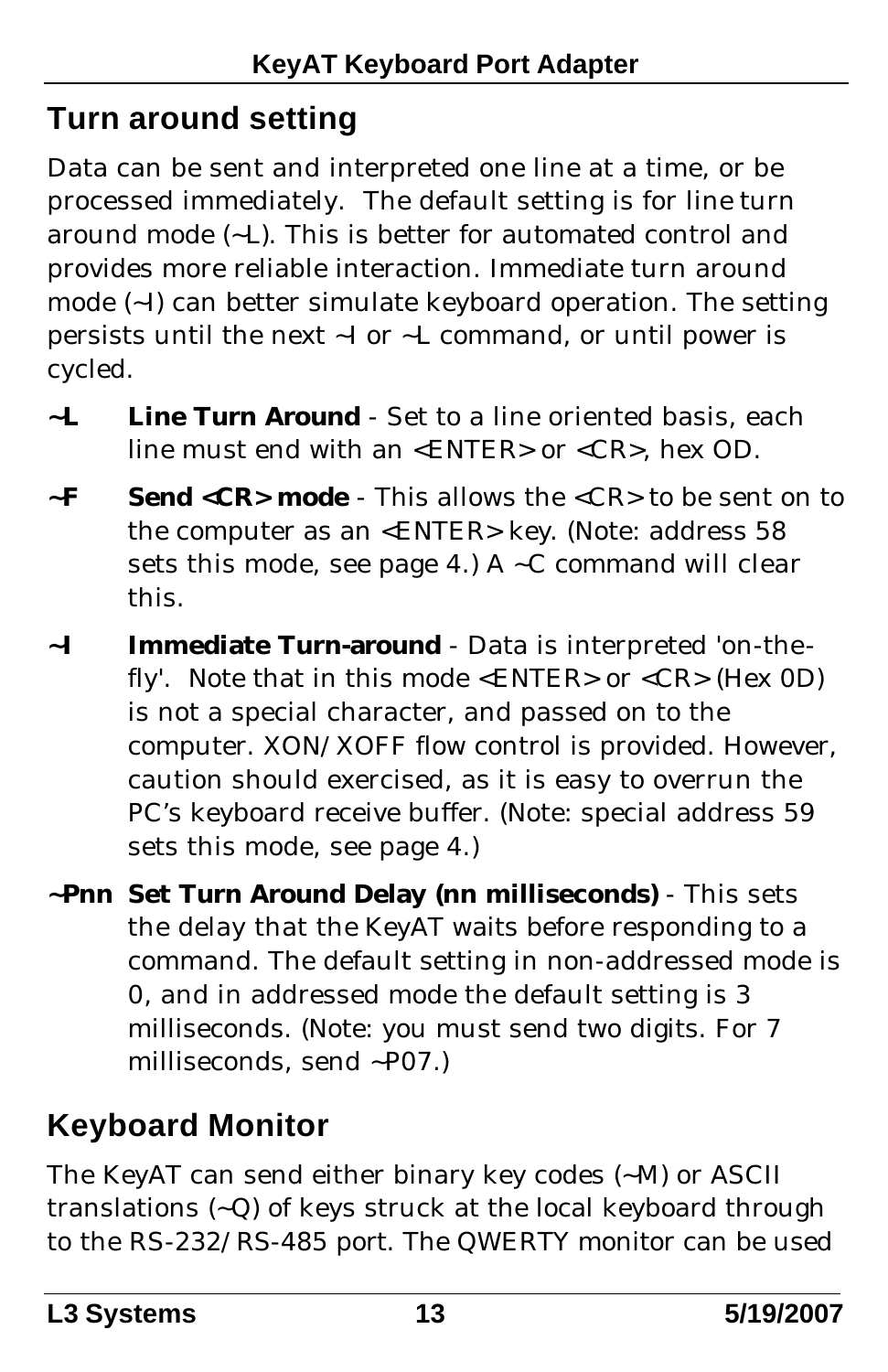for constructing an RS-232 or RS485 keyboard, and it will send only keys with ASCII translations.

- **~M Monitor ON –** Monitor Key Scan codes. (Note: special address 61 sets this mode, see page 4.)
- **~Q QWERTY Monitor ON –** Monitor ASCII translation (Note: special address 60 sets this mode, see page 4.)
- **~N Monitor OFF -** Turn keyboard monitor off (default).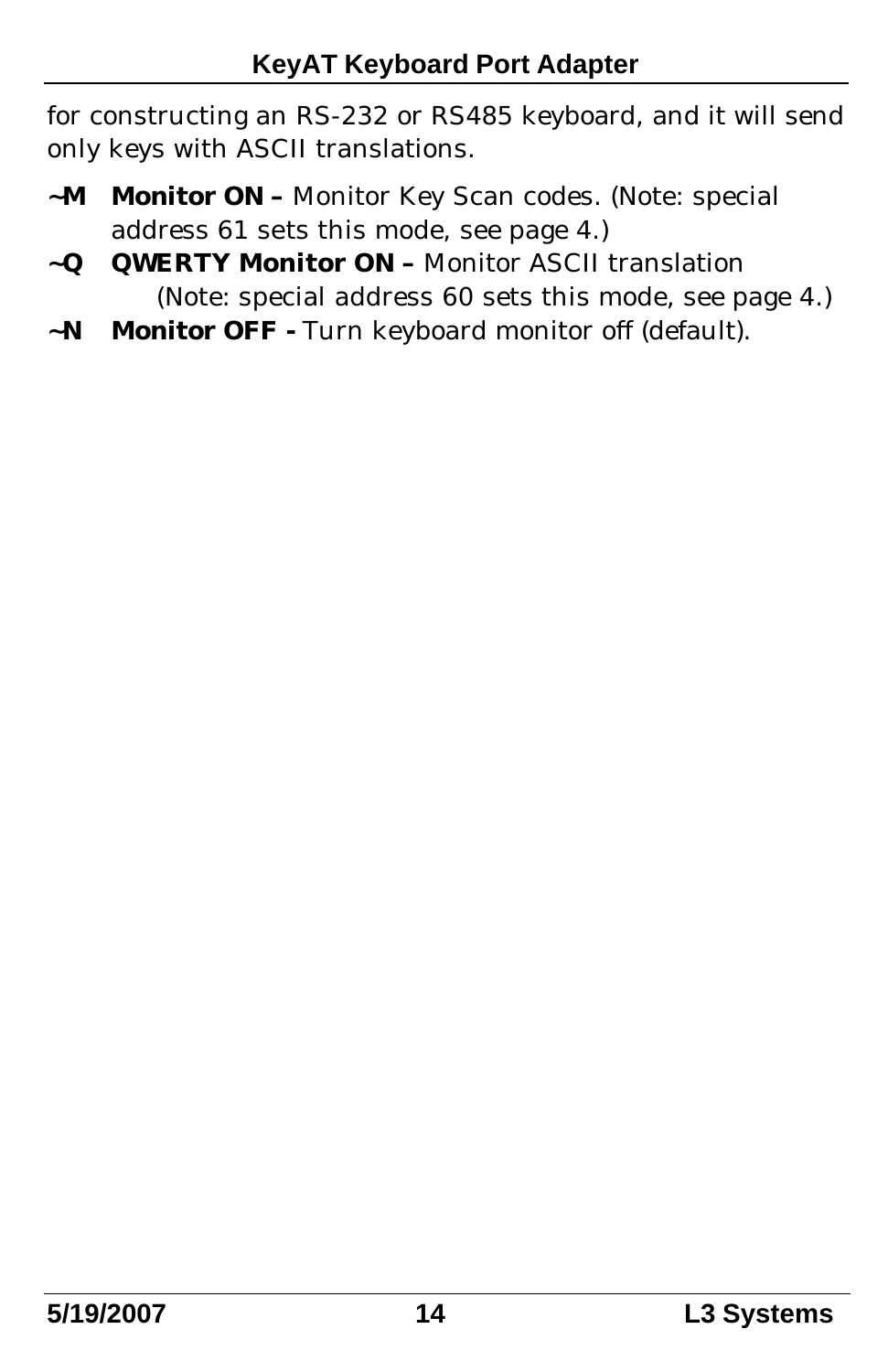#### **Status Request**

#### **~? Request Status** - The format of the response is:

AA-EELLDBTM where: AA is the address setting, in Hexadecimal EE is a error status: 00-No errors 01-Parity error 02-Framing error 03-Parity & Framing LL LED status (bit field) 0=OFF, 1=ON b0=Scroll lock b1=Num Lock b2=Caps Lock D Data mode ( $C = char$ ,  $H = Hex$ ,  $K = Key code$ ,  $S = Scan code$ ) B Binary or ASCII ( $A = ASCII$ ,  $B = Binary$ )  $T$  Turn Around (I = Immediate, L = Line oriented) M Monitor mode ( $M =$  Monitor on,  $Q =$  Qwerty monitor,  $N =$  None)

#### **Keyboard Commands**

Do not send keyboard commands with other data, as this can cause the keyboard to miss the command

- **~Dnn Set/Clear Keyboard LED's** Use this command to turn on or off local keyboard LED indicators. The nn field is an ASCII hex encoded binary field, where: b0=Scroll lock b1=Num Lock b2=Caps Lock Examples: ~D01 Scroll Lock on, Caps & Num Lock off, ~D04 Caps Lock on, Scroll & Num Lock off, ~D00 Turn off all LEDs
- **~Xnn Send Data to Keyboard** Use this command to send the ASCII hex encoded byte nn to the keyboard. This command requires technical knowledge of keyboards.

#### **Test KeyAT**

**~T Test KeyAT** - This command to the KeyAT causes it to undergo tests to validate the keyboard and computer interface. You will see the keyboard LED's cycle, testing the keyboard interface. You should see numbers 0 to 7 cycle on the PC screen:

The serial port displays:

Test: <ENTER> to stop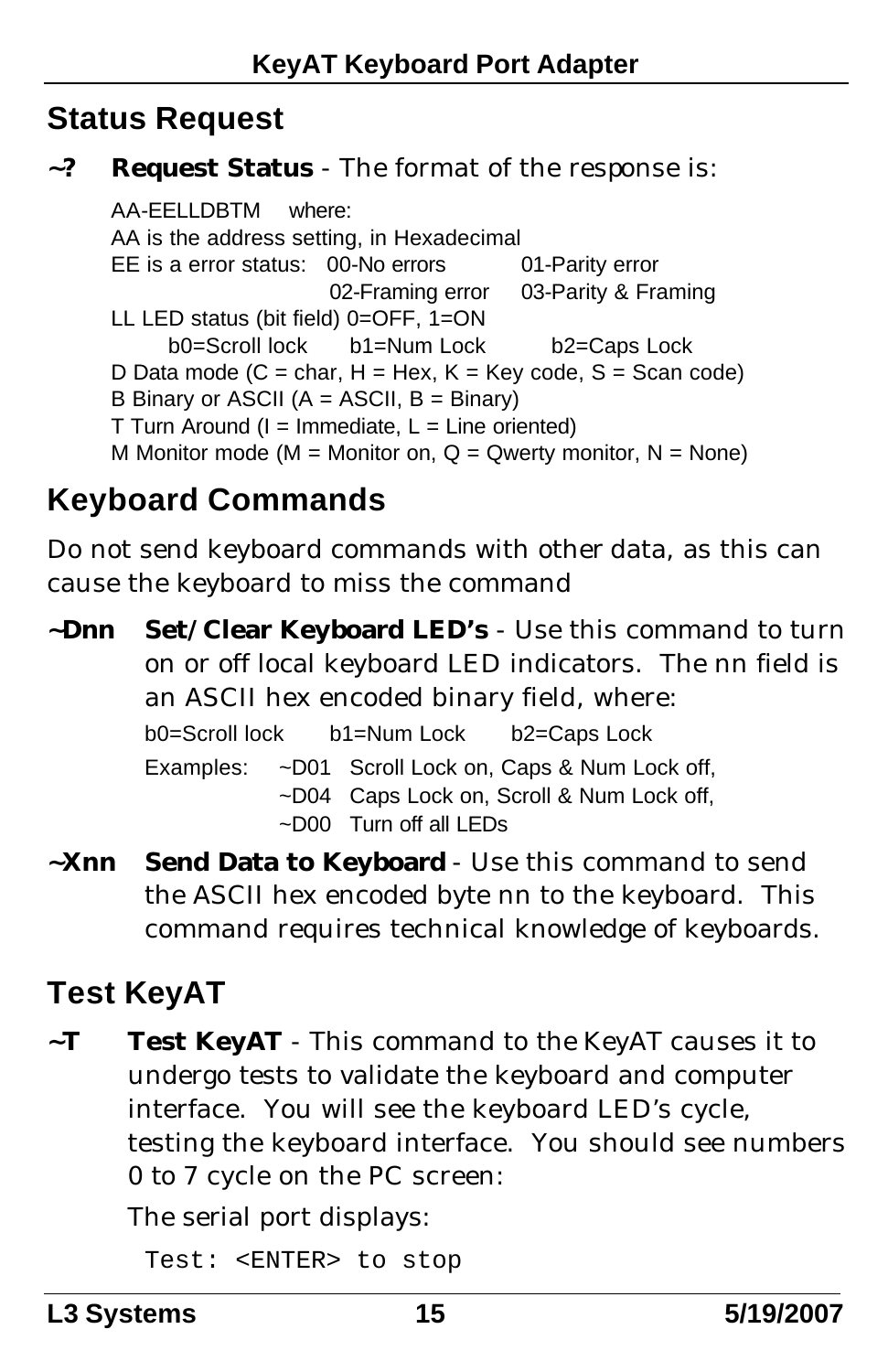The test runs until<ENTER> is received.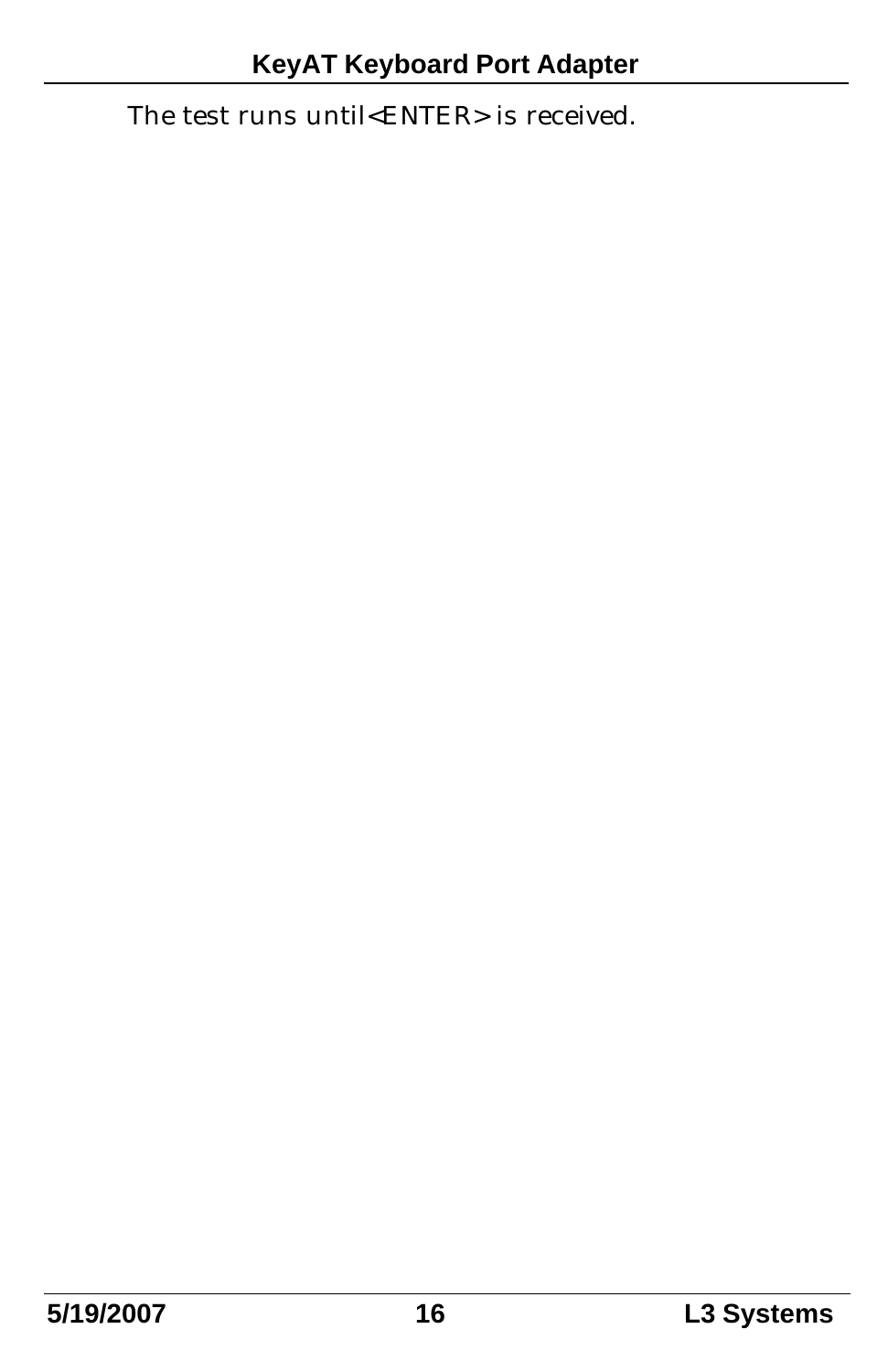#### **Sleep**

**~Znn Sleep** – Use sleep to provide delays. The value nn is in seconds (approximate). This can be helpful when doing scripting, allowing the KeyAT to help you pace keystrokes, to avoid out-running the application. :

```
*~Z15<ENTER> (delays 15 seconds)
```
#### **EEPROM Commands**

The onboard EEPROM (available only on the KeyAT-2) provides memory to store strings of keys and or commands that can be later exe cuted. The EEPROM consists of a set of 8 strings, 31 characters in length, numbered 0 to 7. EEPROM commands are special commands, with the following restrictions:

- Use EEPROM commands in "Line turn-around" only (~L). Only use one EEPROM command per line.
- Make sure that the EEPROM command is the last command in the line. All other characters or commands on the line after an EEPROM command will be ignored.
- Do not use the EEPROM read command (~ERnn) in addressed mode.
- **~ERnn Read EEPROM** Read string up to 31 characters to EEPROM, string number nn.
- **~EWnnWrite EEPROM** Write string up to 31 characters to EEPROM, string number nn
- **~EEnn Write EEPROM** Execute string number nn.

Example:

- :~EW01DIR^M<ENTER> *(Loads string 01)*
- :~ER01<ENTER>DIR^M *(Displays string 01)*
- :~EE01<ENTER> *(Executes string 01)*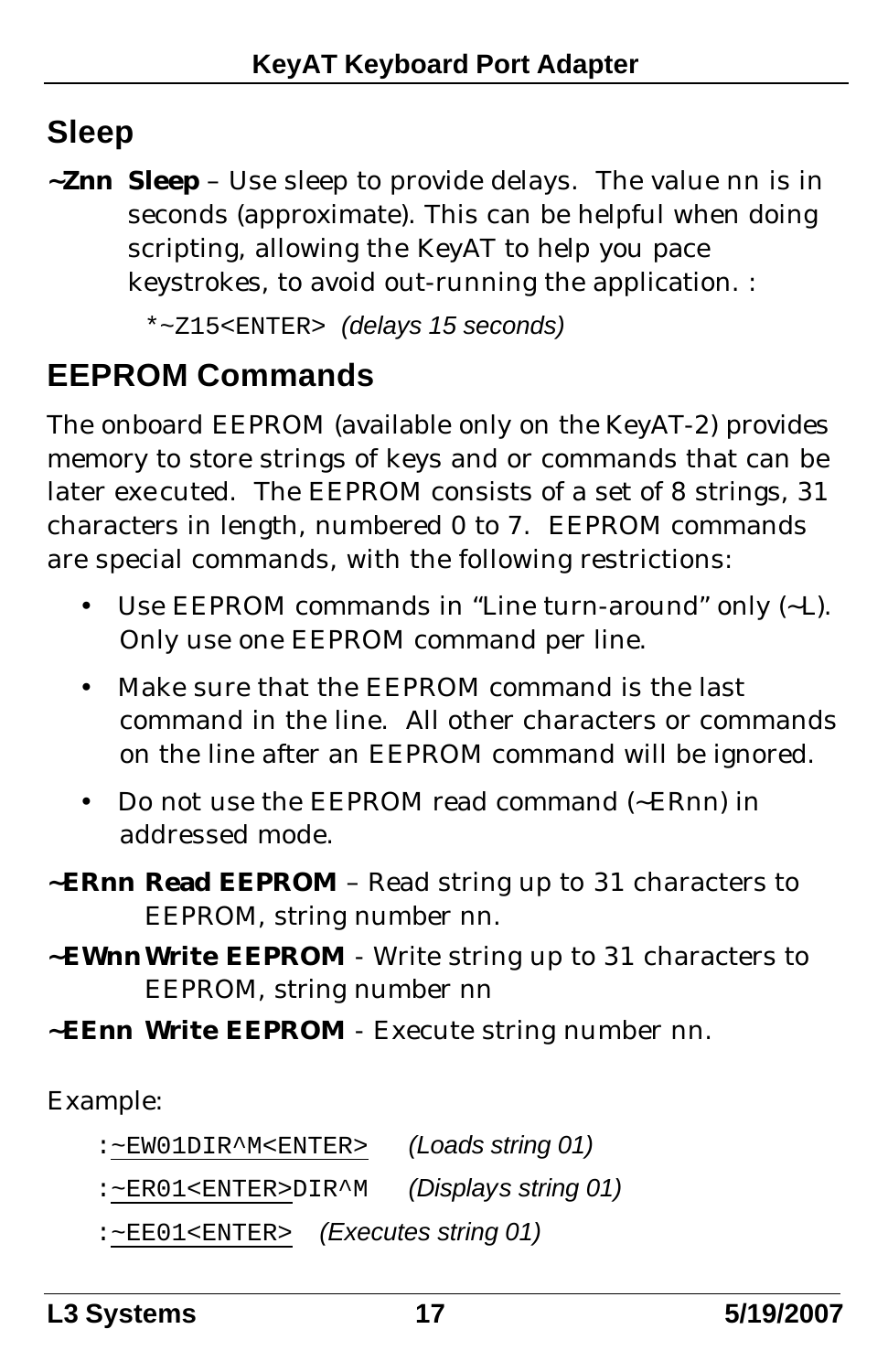: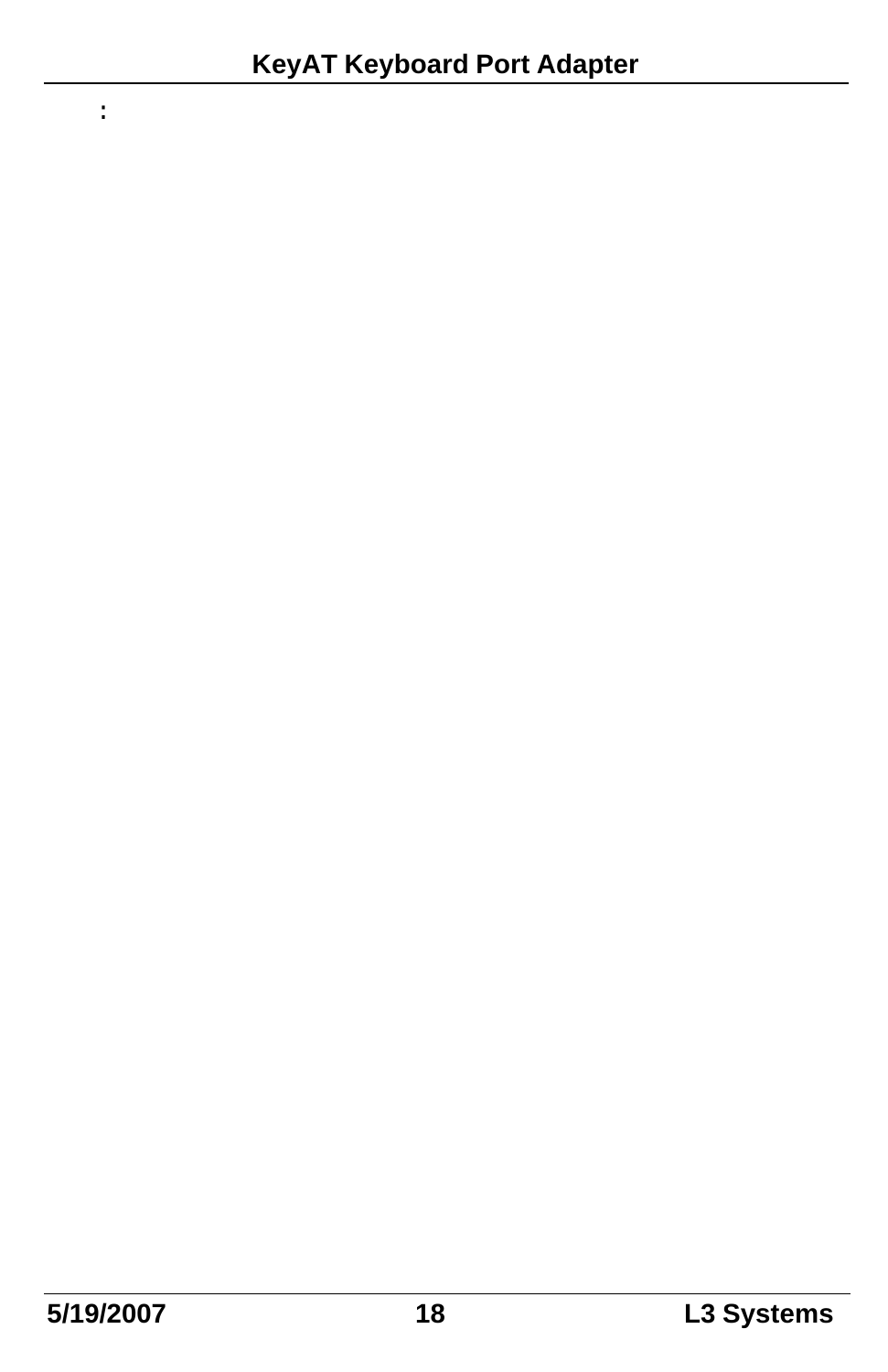#### **Chaining Strings**

EEPROM strings may be 'chained' for longer key sequences. To do this, put the (~EEnn) for the next string. Be careful not to generate an unending loop using this feature. The following example shows a string with a DIR command chained to another string with a 3 second delay and then the VER command. These two commands could both be in one string, but have been separated to simply illustrate the chain feature.

Example:

:~EW01DIR^M~EE02<ENTER> *(Loads string 01)* :~EW02~Z03VER^M<ENTER> *(Loads string 02)* :~EE01<ENTER> *(Executes string 01 & string 2)* :

#### **AUTOEXEC String**

The EEPROM string 00 is special string that can be executed when the keyboard receives a reset from the PC. This reset generally occurs when the system is re-booted, so it can be used to initialize the PC and/or initialize the KeyAT. To be recognized as a autoexec boot string, the string must begin with a ~Znn command. If commands are to be sent to the PC, make sure that the ~Znn delay is longer than the time it takes to boot the operating system. If booting is especially long, multiple ~Znn commands can be used.

The following shows an autoexec string that allows 30 seconds to boot, sets the KeyAT turn-around delay to 50 milliseconds, and executes a command on the PC named "INIT".

Example:

```
:~EW00~Z30~P50INIT^M<ENTER> (Loads string 00)
:~ER00<ENTER>~Z30~P50INIT^M (Displays string 01)
:
```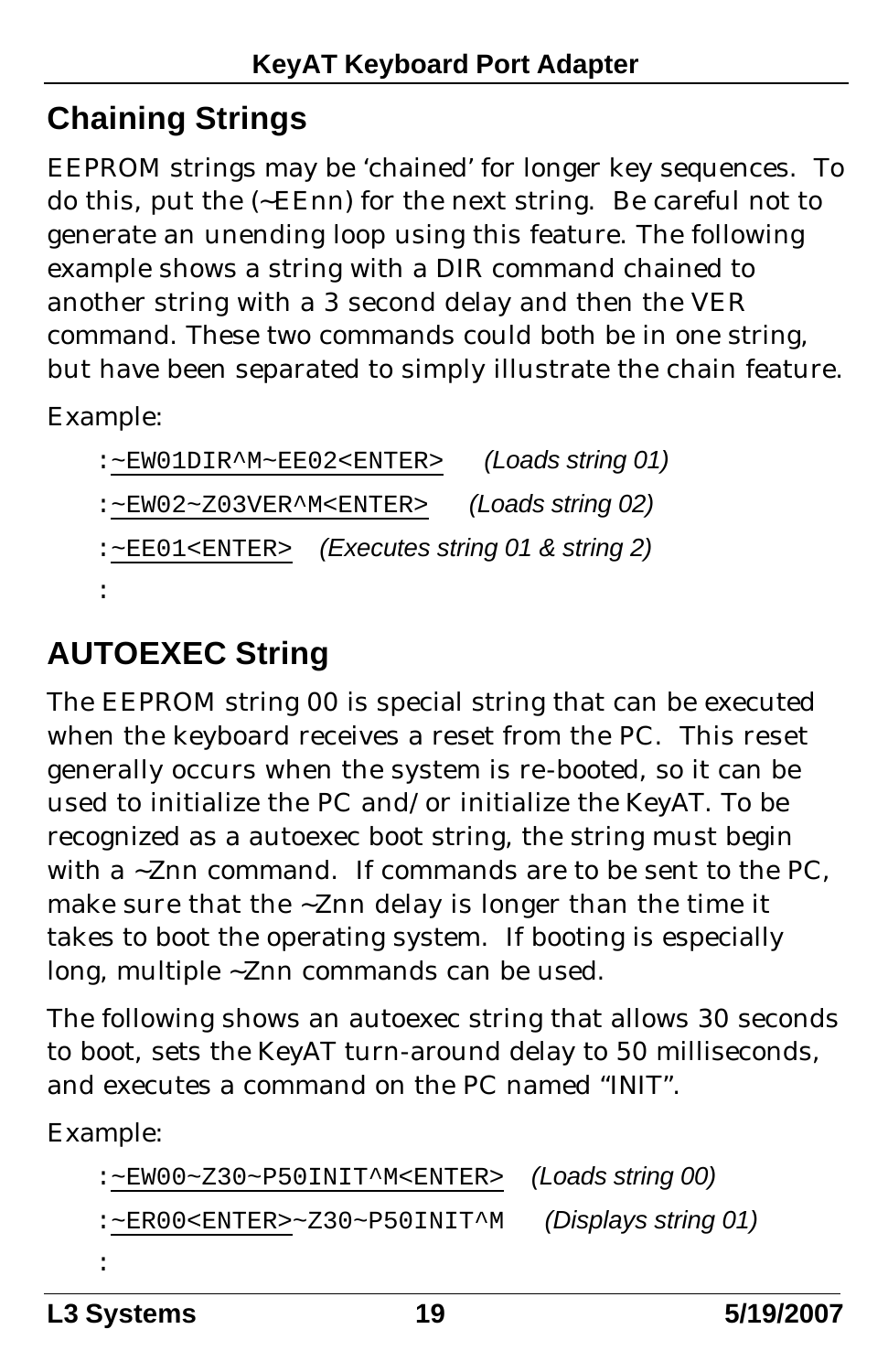#### **POWER-UP String**

The EEPROM string 01 is special string that can be executed after the KeyAT receives powers or is reset. This is generally used to initialize the KeyAT. To be recognized as a power-up string, it must begin with a ~Znn command.

Examples:

```
:~EW01~Z01~I~@ (Delay 1 seconds, Put in Immediate and disable 
                  commands)
:~ER01~Z02~P05~S^M (Delay 2 seconds, Set turn-around=5 ms, 
                       Scan code mode )
```
#### **Re-map ASCII Characters**

**~Raaxxyybbxxyy Re-map ASCII Chars** – Allows you to Re-map one or two ASCII characters. All data is entered as HEX encoded ASCII. *Important: This command has a fixed format, and cannot be used in immediate mode.* Put zeros in for the second character if only one character is to be re-mapped. To ignore a character, put all zeros for the map data. To clear the table, enter all zeros after the R.

Examples:

:~R414200454647<ENTER> *(Re-map A to B, E to FG)* :~R0D0A0D1C0000<ENTER> *(Re-map CR, hex 0D to CR and LF, Hex 0A, and ignore ESC, hex 1C )* :~R000000000000<ENTER> *(Erase re-map table)*

#### **Assign scan code**

**~Gaaxx Assign Scan Code** – Allows you to assign a DOS scan code to be sent to the computer when receiving a particular ASCII character.

> Example: :~G0DA0<ENTER> *(Assigns the keypad enter key to the ASCII <CR> character)*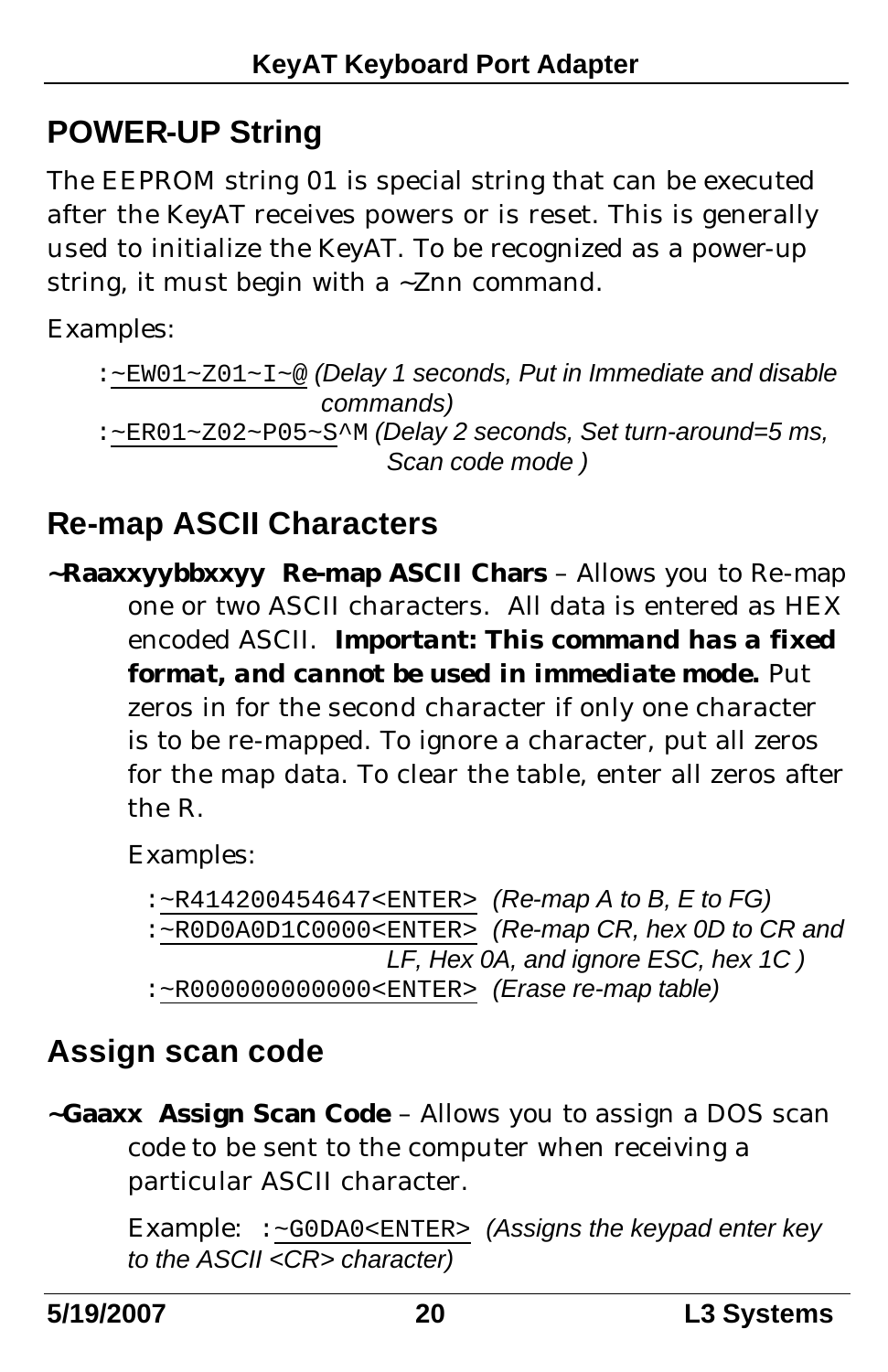#### **Special Characters**

- ASCII Hex (~nn) ASCII hex characters can be sent by sending the hex code preceded by a  $\sim$ (tilde, hex  $7E$ ). For example, to send an M character in hex, send a ~4D.
- Tilde and Caret Characters  $(-\sim \wedge \wedge)$  To send a  $\sim$  (tilde, hex 7E) or ^ (caret, hex 5E) character, send the character twice. For example a  $\sim$  will send the key codes for the ASCII character ~.

#### **Examples:**

#### Simple Poll:

:~?00-0002CALN *Status poll and response* : *addr=0, no errors, numlock=on, char mode, ASCII transfer, Line turn around, monitor=OFF* 

Use of different data modes:

| : <c><b>ENTER&gt;</b></c>                      | Sets to character mode        |
|------------------------------------------------|-------------------------------|
| : DIR^M <fnter></fnter>                        | Sends DOS a directory command |
| $:-$ H <enter></enter>                         | Sets to ASCII HEX mode        |
| :4449520D <enter></enter>                      | Sends DOS a directory command |
| $: $                                           | Sets to scan code mode        |
| : 32231928 <enter></enter>                     | Sends DOS a directory command |
| $:$ $\scriptstyle \sim$ K <enter></enter>      | Sets to key code mode         |
| : 23F02343F0432DF02D5AF05A <enter></enter>     | Sends DOS a directory command |
| Autoexec Command for Win'95 (uses boot sense): |                               |

:~EW00~Z99~:28~Z30~+56~:63~-56<ENTER> *On boot, waits 99 seconds for boot to finish, sends a <ENTER> (Win 95 Network logon), waits another 30 seconds, and sends an Alt-F5. The Alt-F5 would be assigned as a key shortcut for a desktop application that you wish to run.*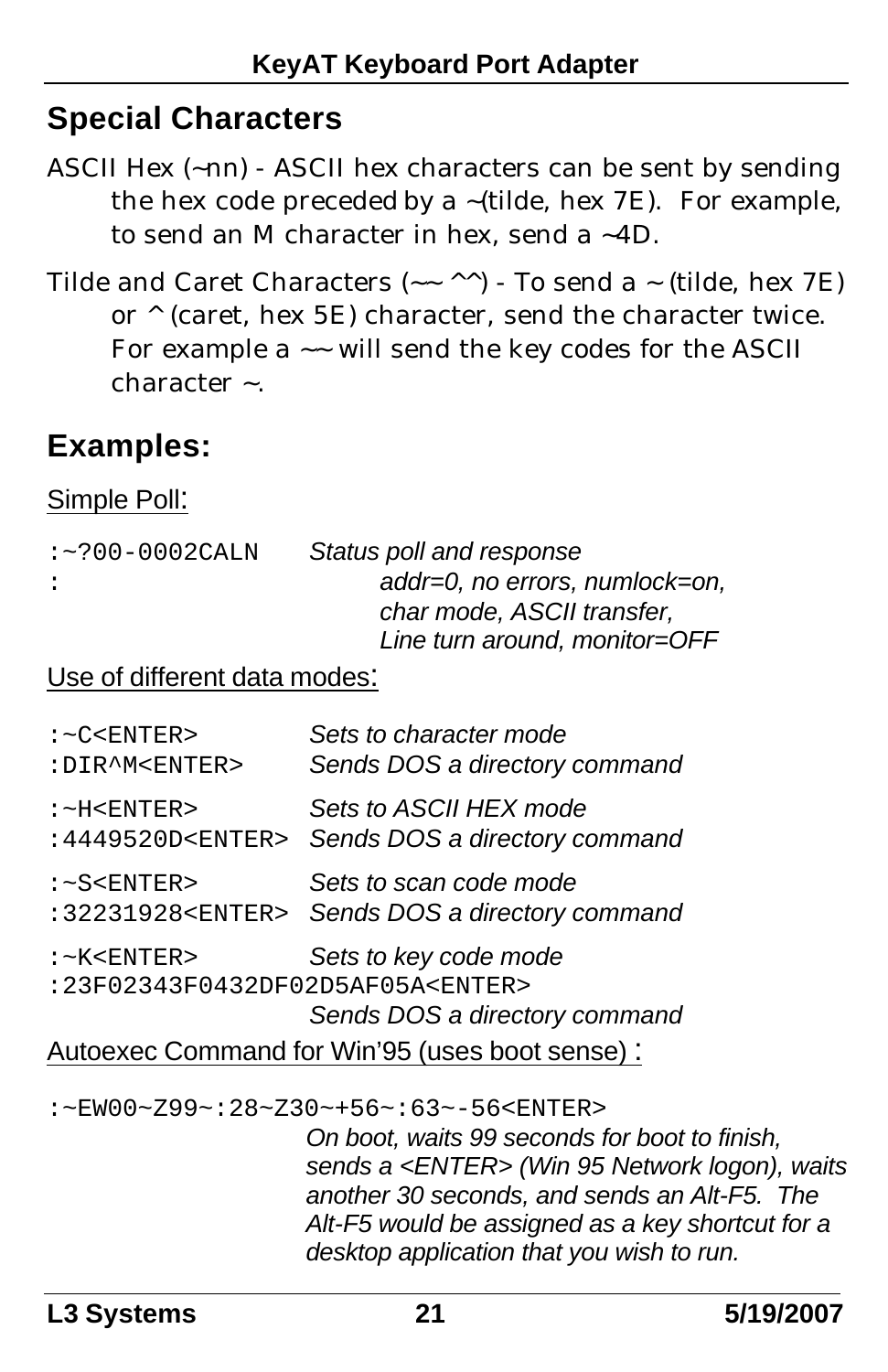### **Serial Port Operation**

The Serial Port operation is configured by the DIP switch for baud rates of 1200, 2400, 4800 or 9600 baud. The asynchronous character frame is configured for 1 start bit, 8 data bits, one stop bit. The port is configured as a DCE device (it connects to a computer like a modem). On the 25 pin DB-25S connector, it transmits data on pin 3 and receives data on pin 2. No other RS-232 signal is required for it to operate.

#### **Serial Port Connector**

In single drop (not addressed) mode, pins 6 and 8 will always be active. In multi-drop mode, they are only active when the KeyAT is not transmitting.

| Pin | <b>Signal</b> | <b>Function</b>      |
|-----|---------------|----------------------|
| 1   | Chassis Gnd   |                      |
| 2   | TX to KeyAT   | RS232 Input          |
| 3   | RX from KeyAT | RS232 Output         |
| 4   | <b>RTS</b>    | Connected to CTS     |
| 5   | <b>CTS</b>    | Connected to RTS     |
| 6   | <b>DSR</b>    | RS232 Output         |
| 7   | Signal Gnd    | RS232 Output         |
| 8   | <b>DCD</b>    | RS232 Output         |
| 20  | <b>DTR</b>    | RS232 Input          |
| 14  | $Rx/Tx+$      | RS485 Input / Output |
| 16  | $Rx/Tx$ -     | RS485 Input / Output |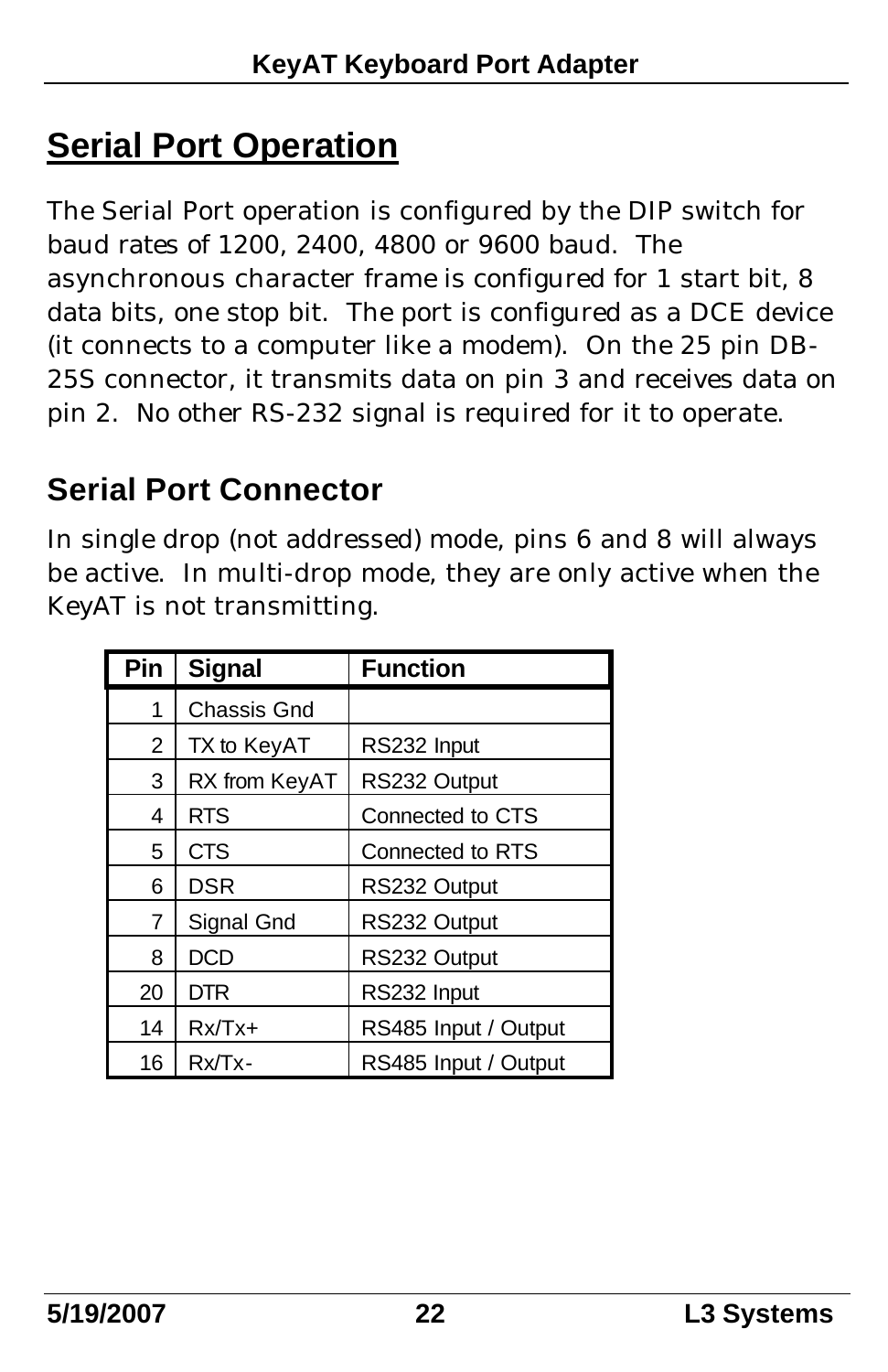#### **Multi Drop Operation**

If the DIP switch address setting is not zero, KeyAT looks for an address select prefix to any buffer received. The address must be the first byte of the transmission and the high bit set. Address 1 is hex 81, Address 2 is hex 82. If you send a command to address 80, all KeyATs will read it.

When sending data to the KeyAT in multi-drop mode, the KeyAT will send a single byte colon character when the message is received. This does not mean that another buffer can be sent! The KeyAT sends the colon character to signify that the message was received and that the host can go on to talk to other devices. If a proper delay cannot be assured, it is recommended that you poll the device until it responds before sending another buffer.

### **RS485 Wiring**

If you are using RS485 connections to the KeyAT, be careful that all devices be referenced to the same ground. **Improper grounding can cause damage to the circuitry**, and will not allow the transmitter to operate.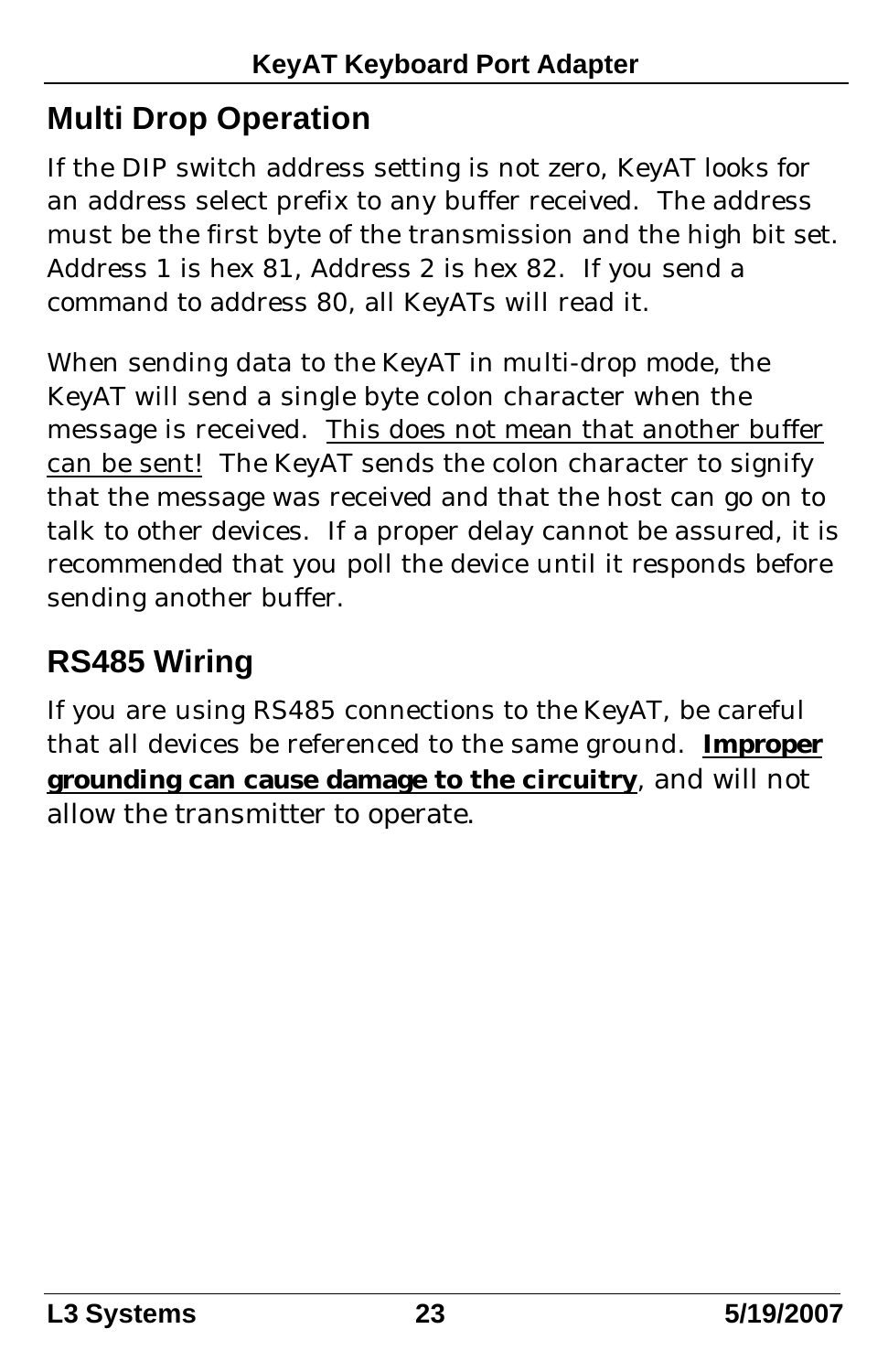#### **Scan Codes**

| AT<br><b>SCAN</b><br><b>CODE</b> | <b>KEYAT</b><br><b>SCAN</b><br><b>CODE</b> | <b>KEY</b>          | <b>KEYBOARD SCAN CODES</b> |
|----------------------------------|--------------------------------------------|---------------------|----------------------------|
|                                  |                                            |                     |                            |
| 01                               | 01                                         | <b>ESC</b>          | 76 F0 76                   |
| 02                               | 02                                         | 1/!                 | 16 F0 16                   |
| 03                               | 03                                         | 2/@                 | 1E F0 1E                   |
| 04                               | 04                                         | 3/#                 | 26 F0 26                   |
| 05                               | 05                                         | $4/$ \$             | 25 F0 25                   |
| 06                               | 06                                         | $5/$ %              | 2E F0 2E                   |
| 07                               | 07                                         | $6/^$               | 36 F0 36                   |
| 08                               | 08                                         | 7/8                 | 3D F0 3D                   |
| 09                               | 09                                         | 8/                  | 3E F0 3E                   |
| 10                               | 10                                         | $9/$ (              | 46 F0 46                   |
| 11                               | 11                                         | 0/                  | 45 F0 45                   |
| 12                               | 12                                         | $-I$                | 4E F0 4E                   |
| 13                               | 13                                         | $= 1 +$             | 55 F0 55                   |
| 14                               | 14                                         | <b>Backspace</b>    | 66 F0 66                   |
| 15                               | 15                                         | Tab                 | 0D F0 0D                   |
| 16                               | 16                                         | Q                   | 15 F0 15                   |
| 17                               | 17                                         | W                   | 1D F0 1D                   |
| 18                               | 18                                         | E                   | 24 F0 24                   |
| 19                               | 19                                         | R                   | 2D F0 2D                   |
| 20                               | 20                                         | T                   | 2C F0 2C                   |
| 21                               | 21                                         | Y                   | 35 F0 35                   |
| 22                               | 22                                         | Ù                   | 3C F0 3C                   |
| 23                               | 23                                         | $\mathsf{L}$        | 43 F0 43                   |
| 24                               | 24                                         | O                   | 44 F0 44                   |
| 25                               | 25                                         | P                   | 4D F0 4D                   |
| 26                               | 26                                         | $1\sqrt{2}$         | 54 F0 54                   |
| 27                               | 27                                         | 1/3                 | 5B F0 5B                   |
| 28                               | 28                                         | Enter               | 5A F0 5A                   |
| 28                               | A0                                         | <b>Keypad Enter</b> | E0 5A E0 F0 5A             |
| 29                               | 29                                         | Left Ctrl           | 14 F0 14                   |
| 29                               | A1                                         | <b>Right Ctrl</b>   | E0 14 E0 F0 14             |
| $29 + 69$                        | A2                                         | <b>PAUSE</b>        | E1 14 77 E1 F0 14 F0 77    |
| 30                               | 30                                         | Α                   | 1C F0 1C                   |
| 31                               | 31                                         | S                   | 1B F0 1B                   |

Below is the table of Scan definitions.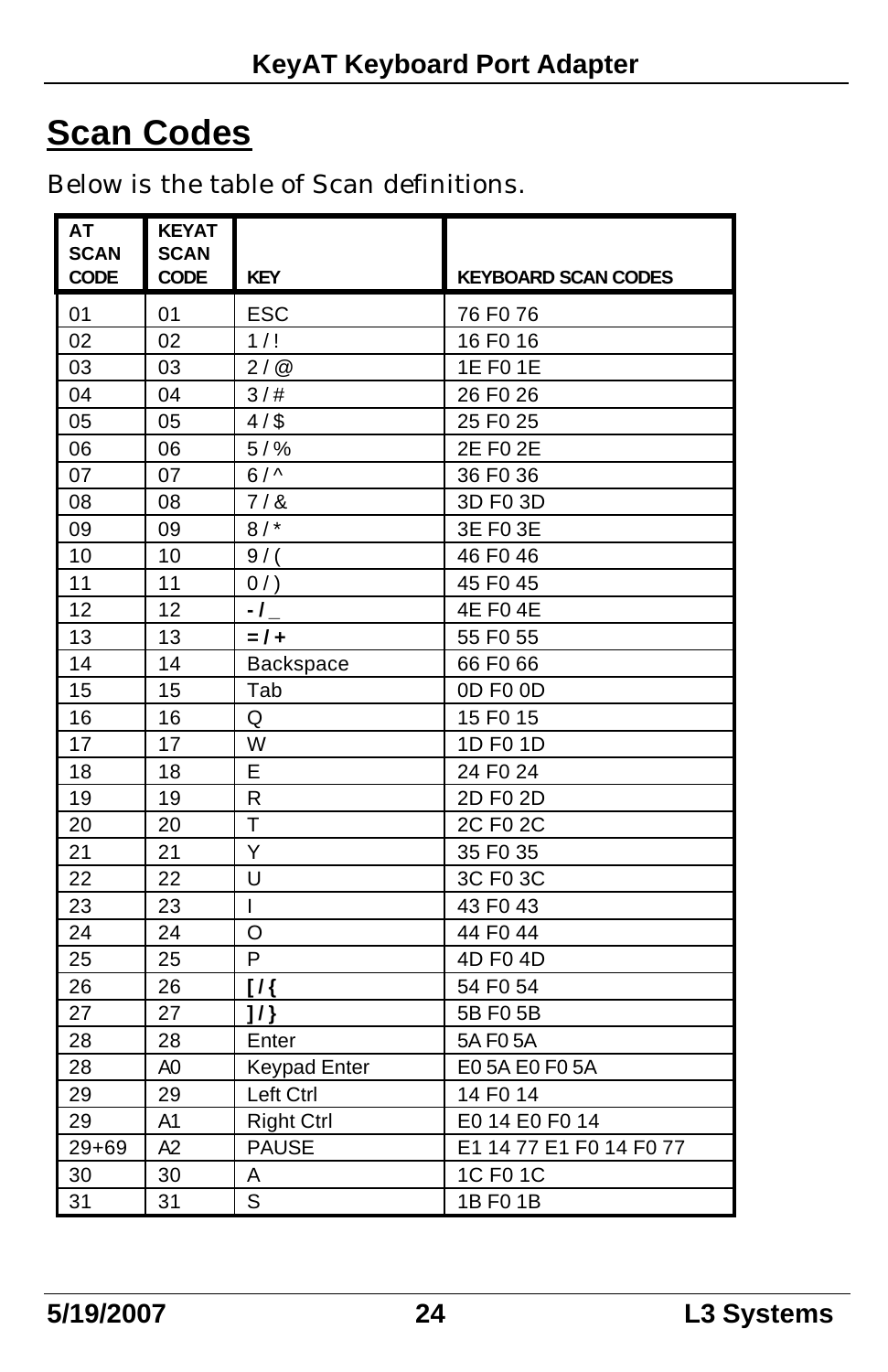### **Scan Codes (cont.)**

| AT<br><b>SCAN</b> | <b>KEYAT</b><br><b>SCAN</b> |                             |                               |
|-------------------|-----------------------------|-----------------------------|-------------------------------|
| <b>CODE</b>       | <b>CODE</b>                 | <b>KEY</b>                  | <b>KEYBOARD SCAN CODES</b>    |
| 32                | 32                          | D                           | 23 F0 23                      |
| 33                | 33                          | F                           | 2B F0 2B                      |
| 34                | 34                          | G                           | 34 F0 34                      |
| 35                | 35                          | Η                           | 33 F0 33                      |
| 36                | 36                          | J                           | 3B F0 3B                      |
| 37                | 37                          | Κ                           | 42 F0 42                      |
| 38                | 38                          | L                           | 4B F04B                       |
| 39                | 39                          | ; I:                        | 4C F0 4C                      |
| 40                | 40                          | $'$ /"                      | 52 F0 52                      |
| 41                | 41                          | $\overline{\cdot}$ / $\sim$ | OE FO OE                      |
| 42                | 42                          | <b>Left Shift</b>           | 12 F0 12                      |
| 43                | 43                          | $\setminus$ /               | 5D F0 5D                      |
| 44                | 44                          | Ζ                           | 1A F0 1A                      |
| 45                | 45                          | X                           | 22 F0 22                      |
| 46                | 46                          | $\mathsf{C}$                | 21 F0 21                      |
| 47                | 47                          | $\vee$                      | 2A F0 2A                      |
| 48                | 48                          | B                           | 32 F0 32                      |
| 49                | 49                          | N                           | 31 F0 31                      |
| 50                | 50                          | М                           | 3A F0 3A                      |
| 51                | 51                          | , I <                       | 41 F0 41                      |
| 52                | 52                          | .1                          | 49 F0 49                      |
| 53                | 53                          | 11?                         | 4A F04A                       |
| 53                | 93                          | $\prime$                    | E04A E0F04A                   |
| 54                | 54                          | <b>Right Shift</b>          | 59 F0 59                      |
| 55                | 55                          |                             | 7C F0 7C                      |
| 55                | A4                          | PRT SCRN                    | E0 12 E0 7C E0 F0 7C E0 F0 12 |
| 56                | 56                          | Left Alt                    | 11 F0 11                      |
| 56                | A <sub>5</sub>              | <b>Right Alt</b>            | E0 11 E0 F0 11                |
| 57                | 57                          | Space                       | 29 F0 29                      |
| 58                | 58                          | Caps Lock                   | 58 F0 58                      |
| 59                | 59                          | F <sub>1</sub>              | 05 F0 05                      |
| 60                | 60                          | F <sub>2</sub>              | 06 F0 06                      |
| 61                | 61                          | F <sub>3</sub>              | 04 F0 04                      |
| 62                | 62                          | F <sub>4</sub>              | OC FO OC                      |
| 63                | 63                          | F <sub>5</sub>              | 03 F0 03                      |
| 64                | 64                          | F6                          | 0B FO 0B                      |
| 65                | 65                          | F7                          | 83 F0 83                      |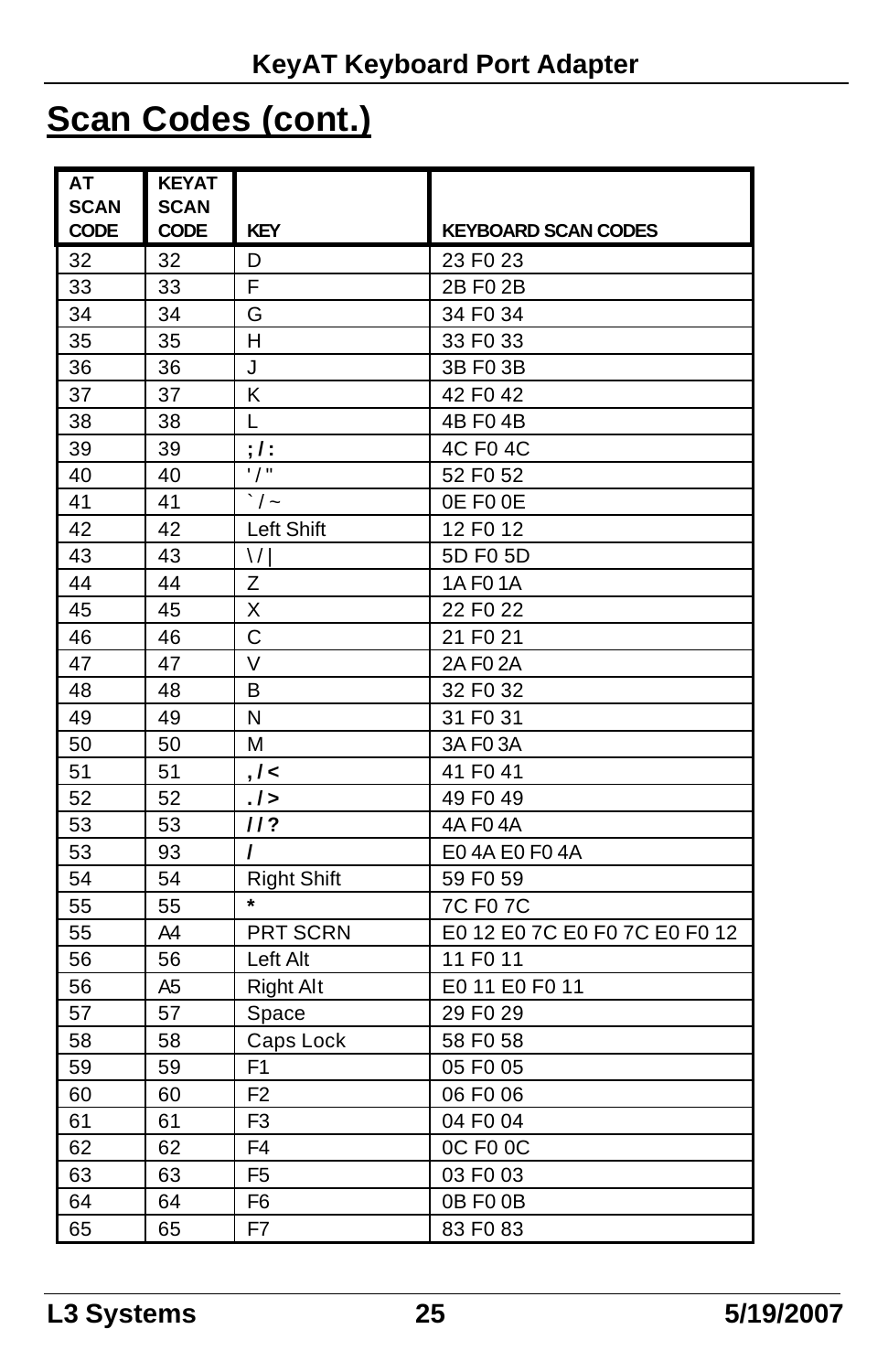### **Scan Codes (cont.)**

| AT                  | <b>KEYAT</b>               |                       |                               |
|---------------------|----------------------------|-----------------------|-------------------------------|
| <b>SCAN</b><br>CODE | <b>SCAN</b><br><b>CODE</b> | <b>KEY</b>            | <b>KEYBOARD SCAN CODES</b>    |
| 66                  | 66                         | F <sub>8</sub>        | 0A FO 0A                      |
| 67                  | 67                         | F <sub>9</sub>        | 01 F0 01                      |
| 68                  | 68                         | F <sub>10</sub>       | 09 F0 09                      |
| 69                  | 69                         | <b>NUM LOCK</b>       | 77 F0 77                      |
| 70                  |                            | <b>SCROLL LOCK</b>    | <b>7E F0 7E</b>               |
| 71                  | 70<br>71                   |                       | E0 6C E0 F0 6C                |
| 71                  |                            | Home                  |                               |
| 72                  | A6<br>72                   | Keypad Home / 7       | 6C F0 6C                      |
|                     |                            | Up Arrow              | E0 12 E0 75 E0 F0 75 E0 F0 12 |
| 72                  | A7                         | Keypad Up Arrow / 8   | 75 F0 75                      |
| 73                  | 73                         | Page Up               | E0 7D E0 F0 7D                |
| 73                  | A <sub>8</sub>             | Keypad PageUp / 9     | 7D F0 7D                      |
| 74                  | 74                         |                       | 7B F07B                       |
| 75                  | 75                         | <b>Left Arrow</b>     | E0 12 E0 6B E0 F0 6B E0 F0 12 |
| 75                  | A <sub>9</sub>             | Keypad Left Arrow / 4 | 6B F0 6B                      |
| 76                  | 76                         | 5                     | 73 F0 73                      |
| 77                  | 77                         | <b>Rt Arrow</b>       | E0 12 E0 74 E0 F0 74 E0 F0 12 |
| 77                  | B <sub>0</sub>             | Keypad Rt Arrow / 6   | 74 F0 74                      |
| 78                  | 78                         | $\ddot{}$             | 79 F0 79                      |
| 79                  | 79                         | End                   | E0 12 E0 69 E0 F0 69 E0 F0 12 |
| 79                  | B <sub>1</sub>             | End/1                 | 69 F0 69                      |
| 80                  | 80                         | Down Arrow            | E0 12 E0 72 E0 F0 72 E0 F0 12 |
| 80                  | B <sub>2</sub>             | Keypad Dn Arrow / 2   | 72 F0 72                      |
| 81                  | 81                         | Page Down             | E0 12 E0 7A E0 F0 7A E0 F0 12 |
| 81                  | B <sub>3</sub>             | Keypad PgDn / 3       | 7A F07A                       |
| 82                  | 82                         | Insert                | E0 70 E0 F0 70                |
| 82                  | B <sub>4</sub>             | Ins/0                 | 70 F0 70                      |
| 83                  | 83                         | Delete                | E0 12 E0 71 E0 F0 71 E0 F0 12 |
| 83                  | <b>B5</b>                  | Keypad Del / .        | 71 F0 71                      |
| 84                  |                            | Undefined             |                               |
| 85                  |                            | Undefined             |                               |
| 86                  |                            | Undefined             |                               |
| 87                  | 87                         | F11                   | 78 F0 78                      |
| 88                  | 88                         | F <sub>12</sub>       | 07 F0 07                      |
| 89                  |                            | Undefined             |                               |
| 90                  | 90                         | Left Window           | E0 1F E0 F0 1F                |
| 91                  | 91                         | <b>Right Window</b>   | E0 27 E0 F0 27                |
| $\overline{92}$     | 92                         | Menu                  | E0 2F E0 F0 2F                |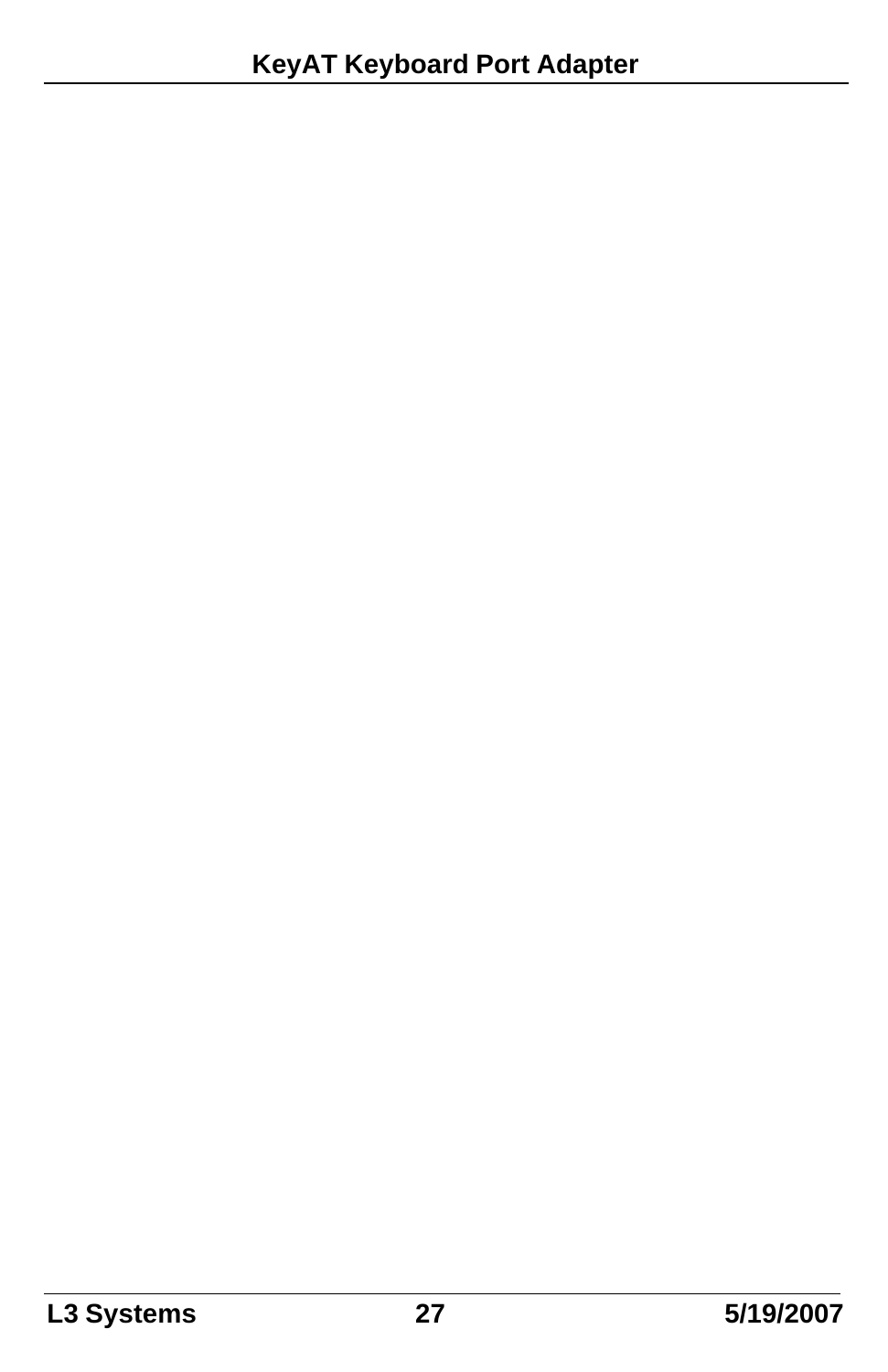### **ASCII Scan Codes**

Below is the table of ASCII scan code definitions.

| <b>ASCII</b>                           | <b>ASCII</b> |                            |
|----------------------------------------|--------------|----------------------------|
| <b>CHAR</b>                            | <b>HEX</b>   | <b>KEYBOARD SCAN CODES</b> |
| NUL ^@                                 | 00           | 14 1E F0 1E F0 14          |
| SOH ^A                                 | 01           | 14 1C F0 1C F0 14          |
| STX ^B                                 | 02           | 14 32 F0 32 F0 14          |
| ETX ^C                                 | 03           | 14 21 F0 21 F0 14          |
| EOT ^D                                 | 04           | 14 23 F0 23 F0 14          |
| ENQ ^E                                 | 05           | 14 24 F0 24 F0 14          |
| ACK ^F                                 | 06           | 14 2B F0 2B F0 14          |
| BEL ^G                                 | 07           | 14 34 F0 34 F0 14          |
| BS 사                                   | 08           | 66 F0 66                   |
| TAB <sup>N</sup>                       | 09           | 0D F0 0D                   |
| LF<br>^J                               | 0A           | 14 3B F0 3B F0 14          |
| VT<br>^K                               | 0B           | 14 42 F0 42 F0 14          |
| ^L<br>FF                               | OC           | 14 4B F0 4B F0 14          |
| ^M<br>CR.                              | 0D           | 3A F0 3A                   |
| SO ^N                                  | 0E           | 14 31 F0 31 F0 14          |
| SI YO                                  | 0F           | 14 44 F0 44 F0 14          |
| DLE ^P                                 | 10           | 14 4D F0 4D F0 14          |
| DC1 AQ                                 | 11           | 14 15 F0 15 F0 14          |
| DC2 ^R                                 | 12           | 14 2D F0 2D F0 14          |
| DC3 ^S                                 | 13           | 14 1B F0 1B F0 14          |
| DC4 ^T                                 | 14           | 14 2C F0 2C F0 14          |
| NAK ^U                                 | 15           | 14 3C F0 3C F0 14          |
| SYN ^V                                 | 16           | 14 2A F0 2A F0 14          |
| ETB ^W                                 | 17           | 14 1D F0 1D F0 14          |
| ٨X<br>EM                               | 18           | 14 22 F0 22 F0 14          |
| SUB ^Y                                 | 19           | 14 35 F0 35 F0 14          |
| SUB ^Z                                 | 1A           | 14 1A F0 1A F0 14          |
| ESC ^[                                 | 1B           | 76 F0 76                   |
| FS N                                   | 1C           | 14 5D F0 5D F0 14          |
| GS ^                                   | 1D           | 14 5B F0 5B F0 14          |
| <b>RS</b><br>$\boldsymbol{\mathsf{M}}$ | 1Ε           | 14 12 36 F0 36 F0 12 F0 14 |
| $\boldsymbol{\wedge}$<br><b>US</b>     | 1F           | 14 12 4E F0 4E F0 12 F0 14 |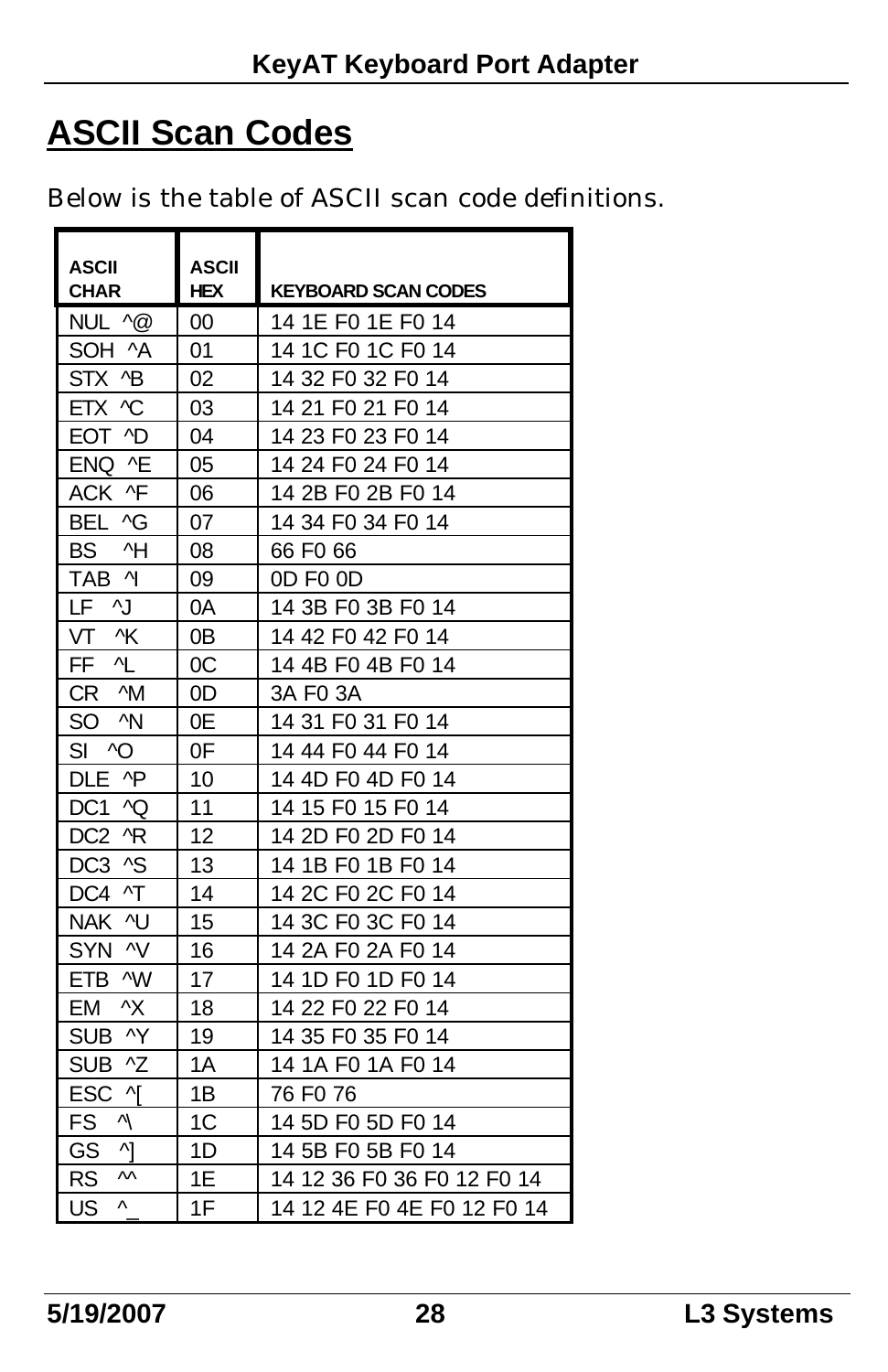# **ASCII Scan Codes (cont.)**

| <b>ASCII</b><br><b>CHAR</b> | <b>ASCII</b><br><b>HEX</b> | <b>KEYBOARD SCAN CODES</b> |
|-----------------------------|----------------------------|----------------------------|
| Space                       | 20                         | 29 F <sub>0</sub> 29       |
| Ţ                           | 21                         | 12 16 F0 16 F0 12          |
| $\mathbf{u}$                | 22                         | 12 52 F0 52 F0 12          |
| #                           | 23                         | 12 26 F0 26 F0 12          |
| \$                          | 24                         | 12 25 F0 25 F0 12          |
| $\%$                        | 25                         | 12 2E F0 2E F0 12          |
| &                           | 26                         | 12 3D F0 3D F0 12          |
| ŧ.                          | 27                         | 52 F0 52                   |
| $\overline{(}$              | 28                         | 12 46 F0 46 F0 12          |
| $\mathcal{E}$               | 29                         | 12 45 F0 45 F0 12          |
| $\star$                     | 2A                         | 7C F0 7C                   |
| $\ddot{}$                   | 2B                         | 79 F0 79                   |
| ,                           | 2C                         | 41 F0 41                   |
|                             | 2D                         | 7B F0 7B                   |
| Ŷ,                          | 2E                         | 49 F0 49                   |
| $\sqrt{\phantom{a}}$        | 2F                         | 4A F0 4A                   |
| 0                           | 30                         | 45 F <sub>0</sub> 45       |
| $\mathbf 1$                 | 31                         | 16 F0 16                   |
| $\overline{c}$              | 32                         | 1E F0 1E                   |
| 3                           | 33                         | 26 F0 26                   |
| $\overline{4}$              | 34                         | 25 F0 25                   |
| $\overline{5}$              | 35                         | 2E F0 2E                   |
| 6                           | 36                         | 36 F0 36                   |
| 7                           | 37                         | 3D F0 3D                   |
| 8                           | 38                         | 3E F0 3E                   |
| 9                           | 39                         | 46 F0 46                   |
| $\vdots$                    | 3A                         | 12 4C F0 4C F0 12          |
| $\overline{\cdot}$          | 3B                         | 4C F0 4C                   |
| $\prec$                     | ЗC                         | 12 41 F0 41 F0 12          |
| $=$                         | 3D                         | 12 55 F0 55 F0 12          |
| $\geq$                      | 3E                         | 12 49 F0 49 F0 12          |
| $\overline{?}$              | 3F                         | 12 4A F0 4A F0 12          |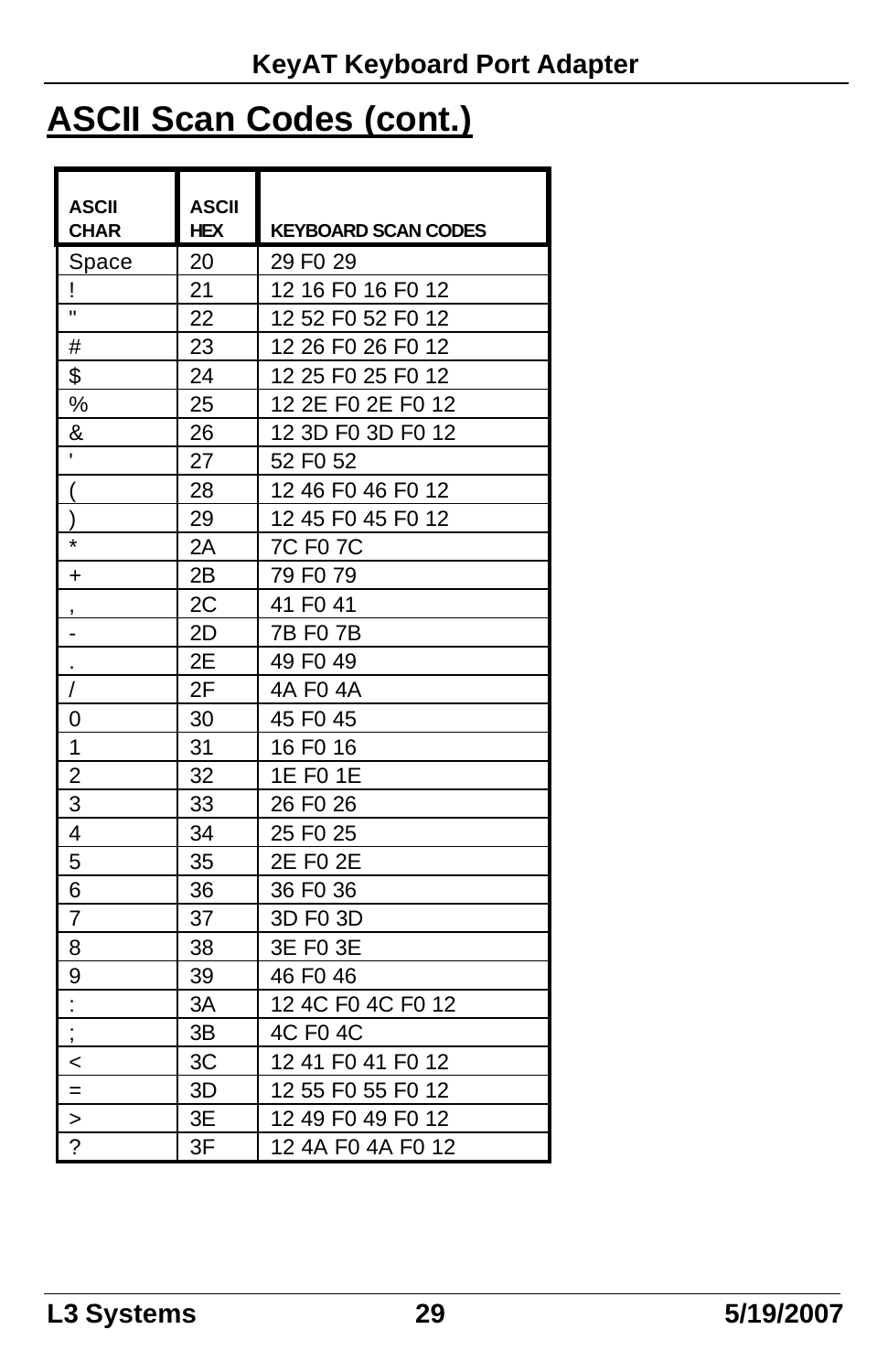### **ASCII Scan Codes (cont.)**

| <b>ASCII</b>          | <b>ASCII</b> |                       |
|-----------------------|--------------|-----------------------|
| <b>CHAR</b>           | HEX          | <b>KEY SCAN CODES</b> |
| $^{\textregistered}$  | 40           | 12 1E F0 1E F0 12     |
| A                     | 41           | 12 1C F0 1C F0 12     |
| B                     | 42           | 12 32 F0 32 F0 12     |
| $\mathbf C$           | 43           | 12 21 F0 21 F0 12     |
| D                     | 44           | 12 23 F0 23 F0 12     |
| E                     | 45           | 12 24 F0 24 F0 12     |
| F                     | 46           | 12 2B F0 2B F0 12     |
| G                     | 47           | 12 34 F0 34 F0 12     |
| $\overline{H}$        | 48           | 12 33 F0 33 F0 12     |
| $\mathsf I$           | 49           | 12 43 F0 43 F0 12     |
| J                     | 4A           | 12 3B F0 3B F0 12     |
| Κ                     | 4B           | 12 42 F0 42 F0 12     |
| L                     | 4C           | 12 4B F0 4B F0 12     |
| M                     | 4D           | 12 3A F0 3A F0 12     |
| N                     | 4E           | 12 31 F0 31 F0 12     |
| O                     | 4F           | 12 44 F0 44 F0 12     |
| $\overline{P}$        | 50           | 12 4D F0 4D F0 12     |
| Q                     | 51           | 12 15 F0 15 F0 12     |
| $\mathsf{R}$          | 52           | 12 2D F0 2D F0 12     |
| S                     | 53           | 12 1B F0 1B F0 12     |
| T                     | 54           | 12 2C F0 2C F0 12     |
| U                     | 55           | 12 3C F0 3C F0 12     |
| $\overline{\vee}$     | 56           | 12 2A F0 2A F0 12     |
| W                     | 57           | 12 1D F0 1D F0 12     |
| X                     | 58           | 12 22 F0 22 F0 12     |
| Y                     | 59           | 12 35 F0 35 F0 12     |
| $\overline{z}$        | 5A           | 12 1A F0 1A F0 12     |
| $\overline{a}$        | 5B           | 54 F0 54              |
| $\setminus$           | 5C           | 5D F0 5D              |
| $\mathbf{l}$          | 5D           | 5B F0 5B              |
| $\boldsymbol{\wedge}$ | 5Ε           | 12 36 F0 36 F0 12     |
|                       | 5F           | 12 4E F0 4E F0 12     |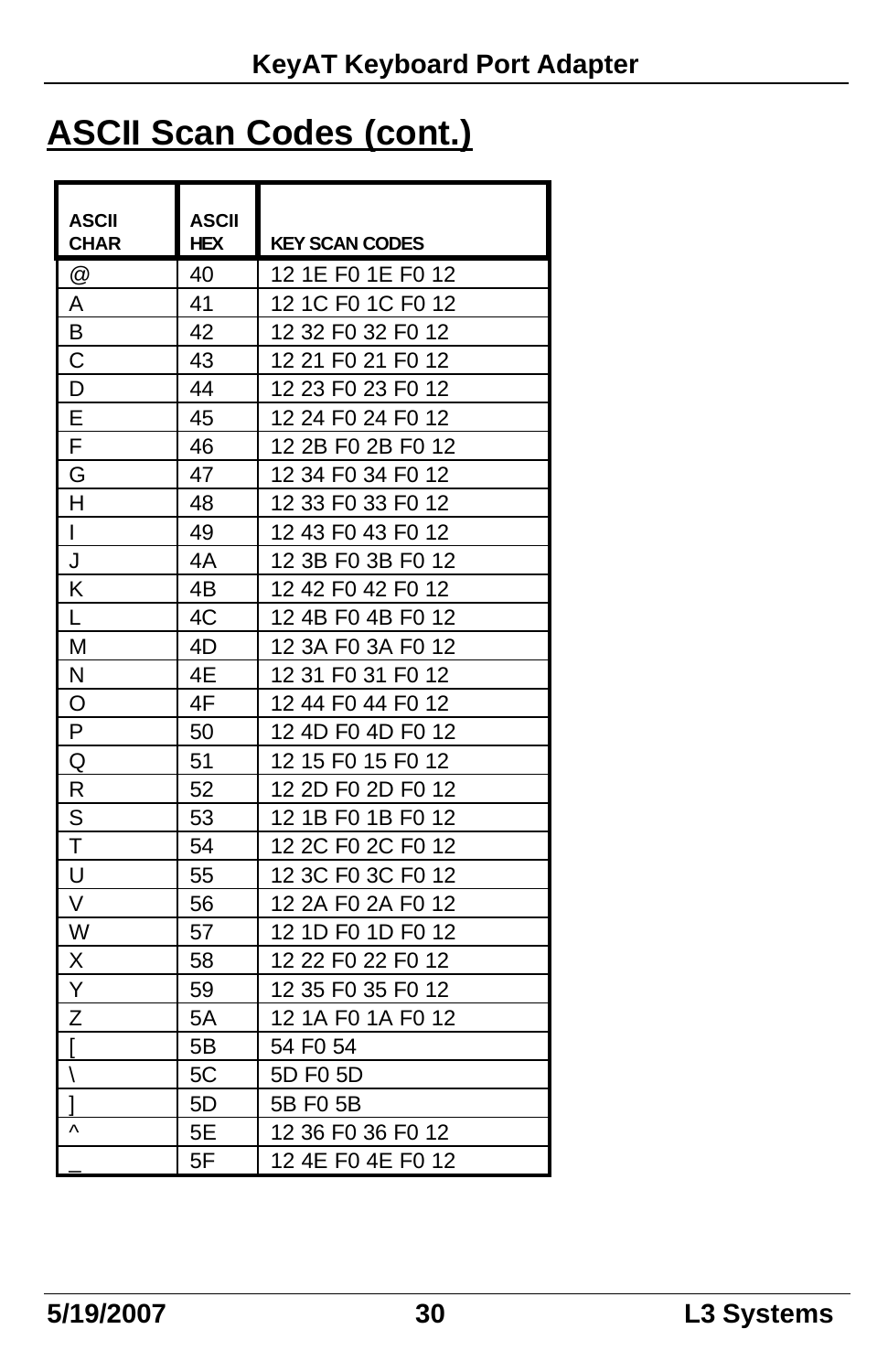# **ASCII Scan Codes (cont.)**

| <b>ASCII</b><br><b>CHAR</b> | <b>ASCII</b><br><b>HEX</b> | <b>KEY SCAN CODES</b> |
|-----------------------------|----------------------------|-----------------------|
|                             | 60                         | OE FO OE              |
| a                           | 61                         | 1C F0 1C              |
| b                           | 62                         | 32 F0 32              |
| C                           | 63                         | 21 F0 21              |
| d                           | 64                         | 23 F0 23              |
| e                           | 65                         | 24 F0 24              |
| $\mathsf{f}$                | 66                         | 2B F0 2B              |
| g                           | 67                         | 34 F0 34              |
| h                           | 68                         | 33 F0 33              |
| İ                           | 69                         | 43 F0 43              |
| İ                           | 6A                         | 3B F0 3B              |
| k                           | 6B                         | 42 F0 42              |
| $\mathsf{I}$                | 6C                         | 4B F0 4B              |
| m                           | 6D                         | 3A F0 3A              |
| n                           | 6E                         | 31 F0 31              |
| o                           | 6F                         | 44 F0 44              |
| р                           | 70                         | 4D F0 4D              |
| q                           | 71                         | 15 F0 15              |
| r                           | 72                         | 2D F0 2D              |
| S                           | 73                         | 1B F0 1B              |
| t                           | 74                         | 2C F0 2C              |
| U                           | 75                         | 3C F0 3C              |
| V                           | 76                         | 2A F0 2A              |
| W                           | 77                         | 1D F0 1D              |
| X                           | 78                         | 22 F0 22              |
| y                           | 79                         | 35 F0 35              |
| Z                           | 7A                         | 1A F0 1A              |
| $\{$                        | 7B                         | 12 54 F0 54 F0 12     |
| I                           | 7C                         | 12 5D F0 5D F0 12     |
| }                           | 7D                         | 12 5B F0 5B F0 12     |
|                             | 7Е                         | 12 0E F0 0E F0 12     |
| Del                         | 7F                         | 71 F0 71              |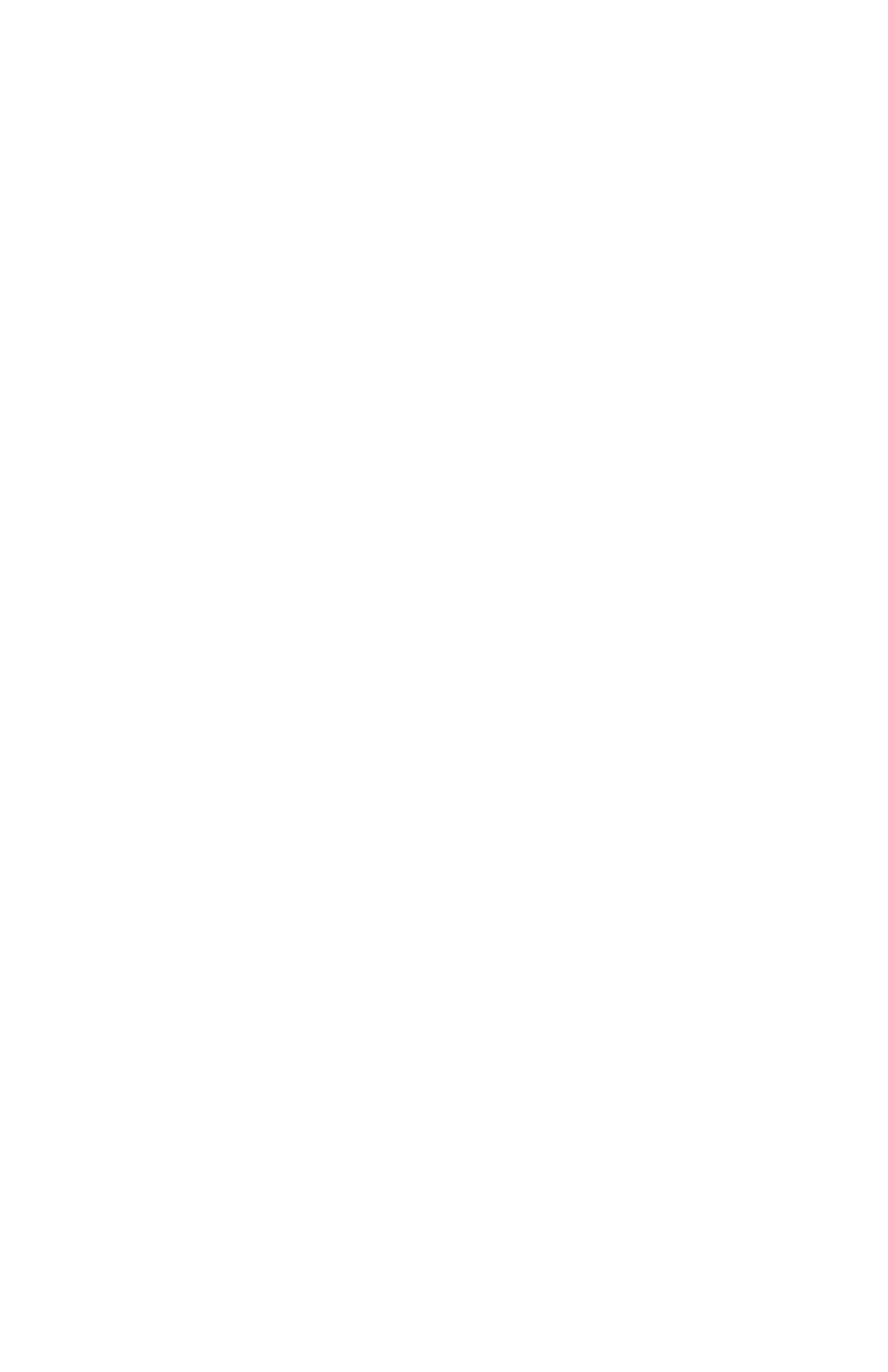#### *Warranty*

*L3 Systems guarantees this product to be free of defects in material and workmanship for 180 days from date of shipment to the end user. L3 Systems will repair or replace (at our option) products within the warranty period at no charge for parts and labor. All returns must obtain a Return of Merchandise Authorization number (RMA) available on request from L3 Systems. Shipping costs (plus customs and duty, if any) to and from L3 Systems must be paid by the user. Damage or defect caused by accident, misuse or neglect is not covered. Damage or defect caused by shipping is excluded. L3 Systems shall not be liable for any consequential damage or losses from the use of, or inability to use its products. Any unauthorized repair or modification of the product voids the warranty. L3 Systems makes no other warranty, express or implied, nor have we authorized anyone to make representations to the contrary.*